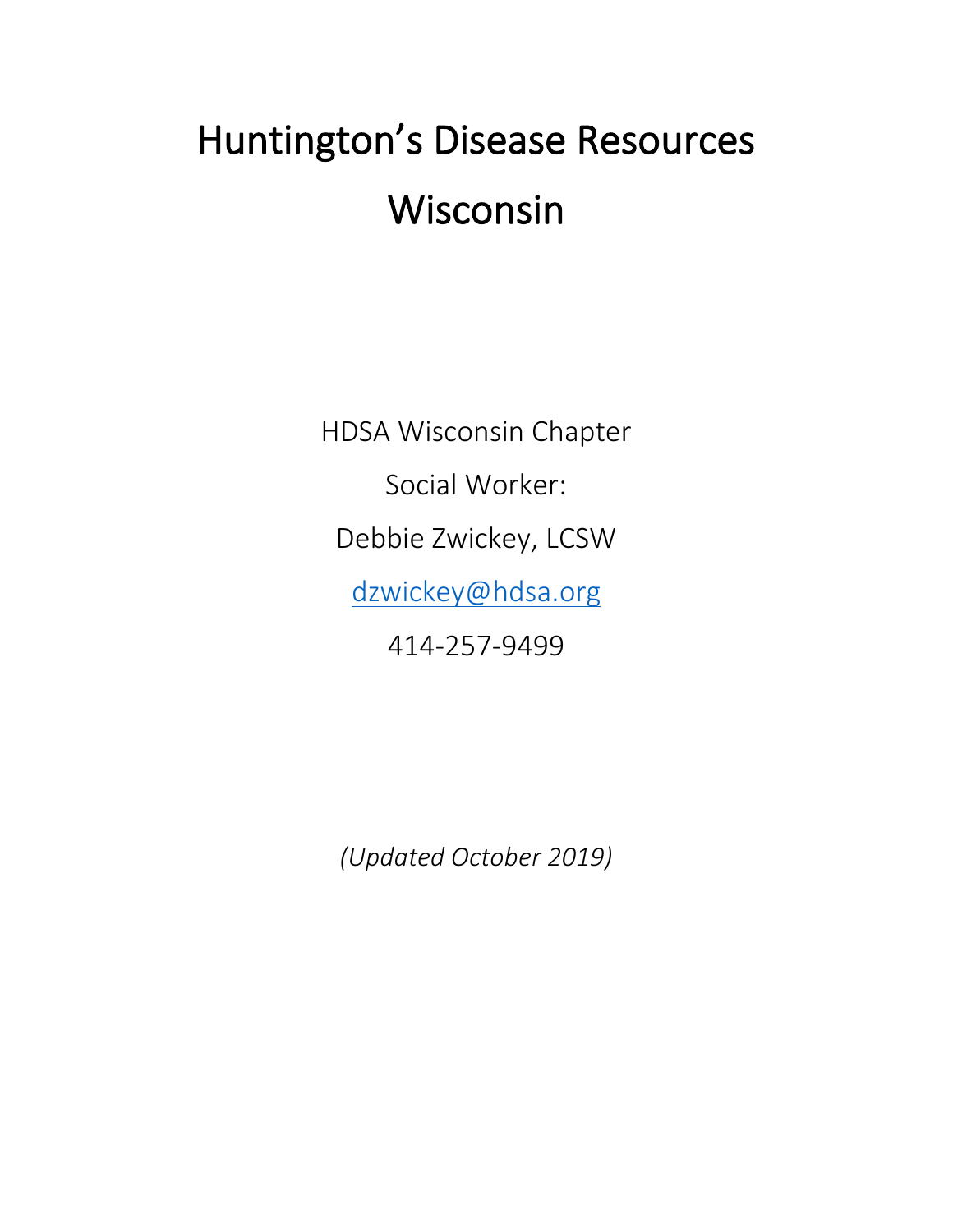# Table of Contents:

## Contents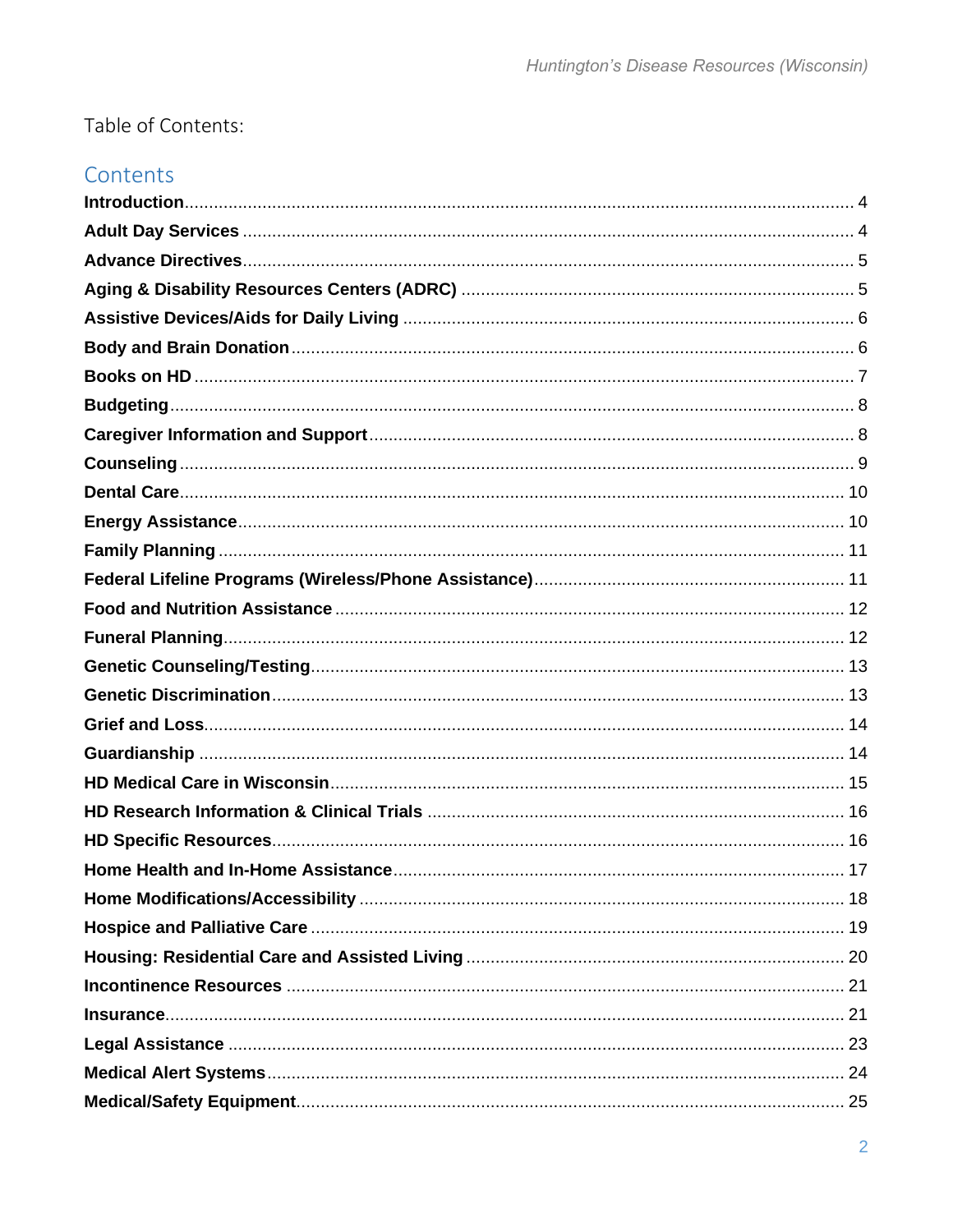| Transportation- Assistance with Obtaining a Wheelchair Accessible Van/Adaptive Driving 34 |  |
|-------------------------------------------------------------------------------------------|--|
|                                                                                           |  |
|                                                                                           |  |
|                                                                                           |  |
|                                                                                           |  |
|                                                                                           |  |
|                                                                                           |  |
|                                                                                           |  |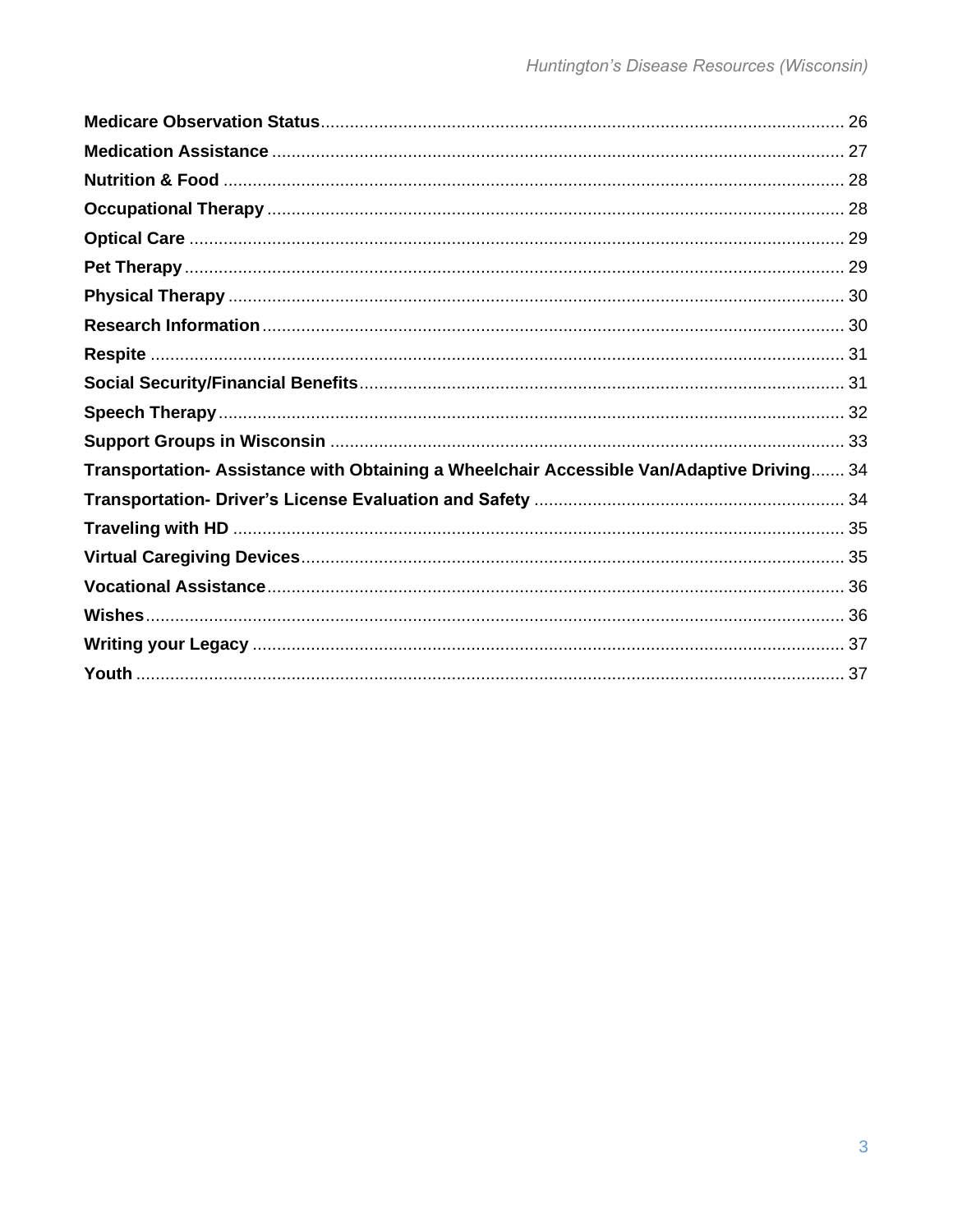## <span id="page-3-0"></span>Introduction

This HD Resource Guide is intended to provide education and support to the HD families of Wisconsin.

As you use this resource guide, you will notice several references to the Aging and Disability Resource Centers available in each county. Their services are an invaluable resource. Also, the national Huntington Disease Society of America (HDSA) is an excellent source for information on "all things HD"

[www.Hdsa.org](http://www.hdsa.org/)

# <span id="page-3-1"></span>Adult Day Services

Adult Day Service is designed for people who want to remain in the community but who cannot be home alone during the day due to a physical, social and/or mental impairment. Adult Day Service also provides respite for family caregivers and especially those who are employed outside the home, and socialization for adults. Services offered in Adult Day Services centers include health monitoring, medication supervision, personal care, and recreational/therapeutic activities. Nutritious lunches and snacks are served, and special diets are provided. Some Adult Day Services may provide their own transportation. Find local Adult Day Services below or call the HDSA Social Worker for assistance.

| Name                                                                  | Contact        | Website                                    | Location  |
|-----------------------------------------------------------------------|----------------|--------------------------------------------|-----------|
| Wisconsin Department of<br>Health & Human Services                    | 608-226-1865   | www.dhs.wisconsin.gov/g<br>uide/adcdir.pdf | Statewide |
| Aging & Disability<br>Resource Centers (WI Dept<br>of Health Service) | 608-226-1865   | www.dhs.wiscsonsin.gov/<br>adrc/index      | Statewide |
| Wisconsin Adult Day<br>Services Association                           | Info@wadsa.org | www.wadsa.org                              | Statewide |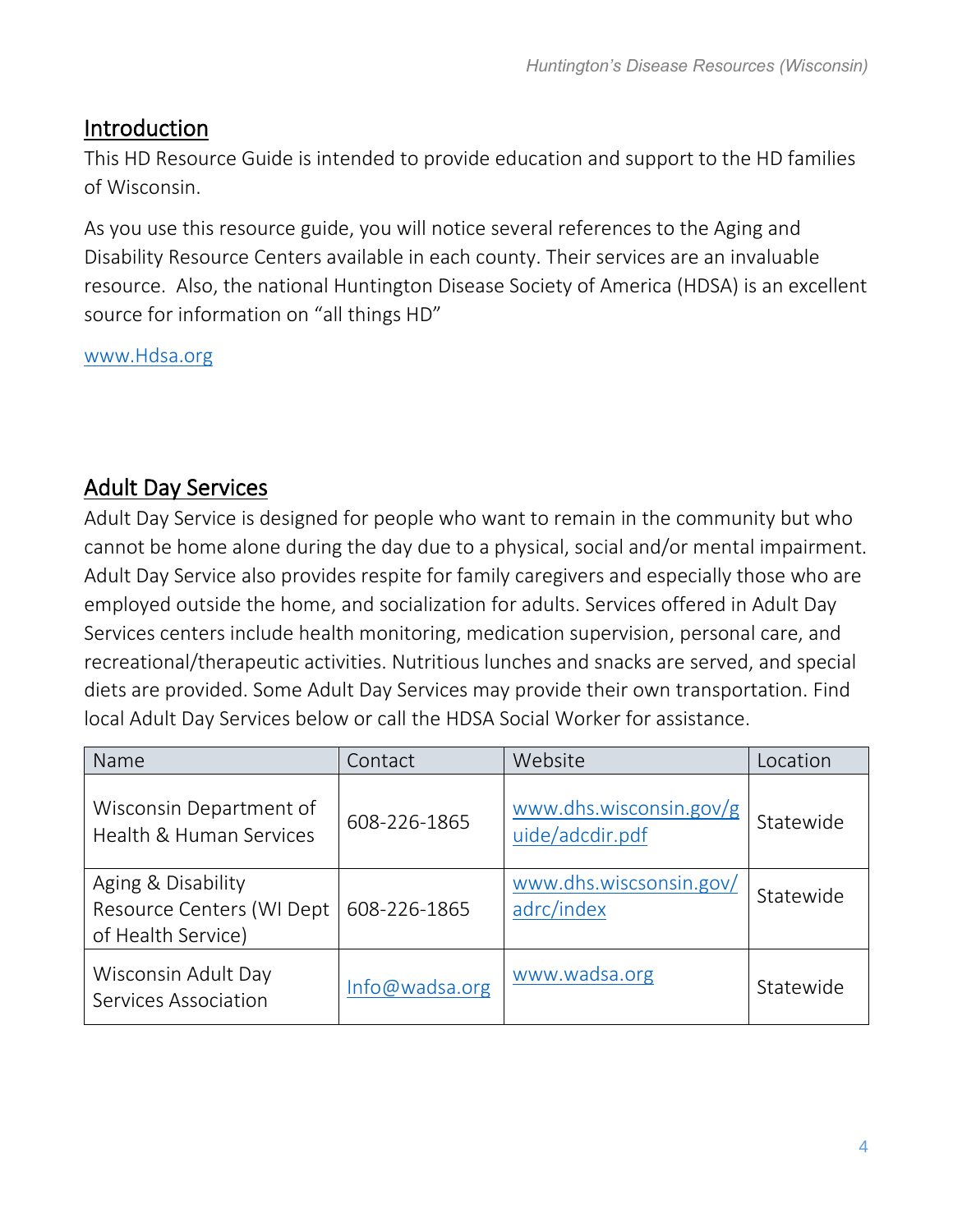# <span id="page-4-0"></span>Advance Directives

Advance Directives are documents that let you put your health care wishes on paper so that medical providers, family members, and others will know what you want. In most cases, it avoids the need for guardianship, an expensive and difficult process. Most importantly, it is meant to ensure that you choose what you want for your care, who will speak for you, and where you will receive your care. Then you must write down your wishes and sign the documents to make it official.

| Name                                       | Contact      | Website                                                 | Location   |
|--------------------------------------------|--------------|---------------------------------------------------------|------------|
| Wisconsin Department<br>of Health Services | 608-226-1865 | www.dhs.wisconsin.gov/for<br>ms/advdirectives/indes.htm | Statewide  |
| EverPlans                                  | Online       | www.everplans.com                                       | Nationwide |
| Five Wishes                                | 850-681-2010 | www.agingwithdignity.org                                | Nationwide |

# <span id="page-4-1"></span>Aging & Disability Resources Centers (ADRC)

The Aging & Disability Resources Center (ADRC) offices provide information about resources and support on all aspects of life related to aging or living with a disability.

The ADRC is also the access point for information about long-term care options and applying for public benefits. Services are free and available to all Wisconsin residents.

| Name                                         | Contact      | Website                                           | Location   |
|----------------------------------------------|--------------|---------------------------------------------------|------------|
| Aging & Disability<br><b>Resource Center</b> | Online       | www.dhs.wisconsin.gov/adr<br>c/consumer/index.htm | Countywide |
| Wisconsin Department<br>of Health Services   | 608-226-1865 | www.dhs.wisconsin.gov/adr                         | Statewide  |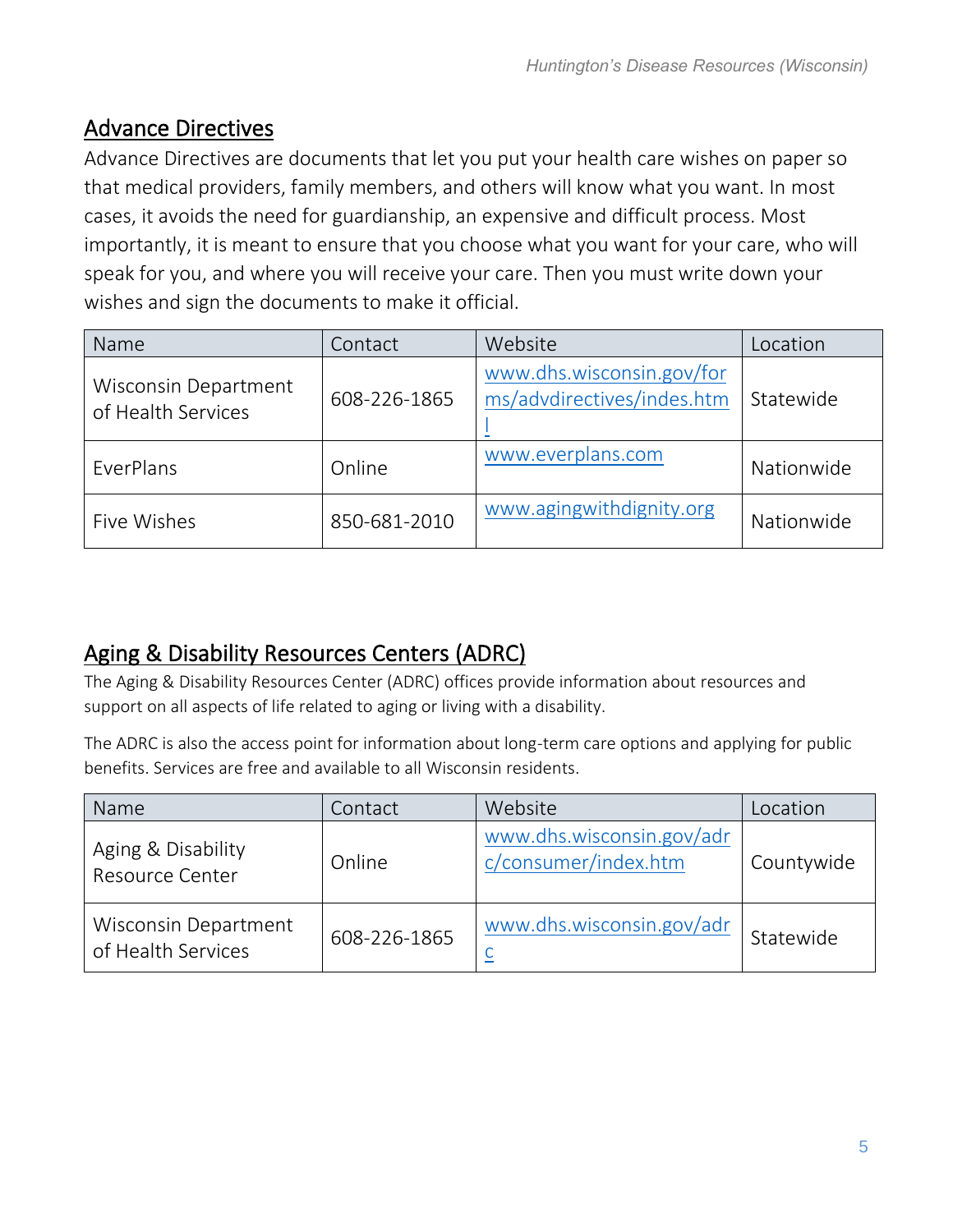# <span id="page-5-0"></span>Assistive Devices/Aids for Daily Living

Assistive devices help with daily activities and encourage independent living. Your doctor can make recommendations or refer you to an Occupational Therapist.

| Name                                        | Contact      | Website                                                              | Location   |
|---------------------------------------------|--------------|----------------------------------------------------------------------|------------|
| Wisconsin's Assistive<br>Technology Program | 608-266-1865 | https://www.dhs.wisconsin.<br>gov/disabilities/wistech/ind<br>ex.htm | Statewide  |
| Senior Living                               | Online       | www.seniorliving.org/produ<br>cts/atds                               | Nationwide |

## <span id="page-5-1"></span>Body and Brain Donation

If you are contemplating body or brain donation, please reach out to the following agencies to begin the consent and registration process. You can change your mind at any time, even after registering. Donations are much more difficult to process after some has died, so it is crucial to plan ahead of time.

| Name                                                      | Contact                                                           | Website                                                                                 | Location   |
|-----------------------------------------------------------|-------------------------------------------------------------------|-----------------------------------------------------------------------------------------|------------|
| Medical College of<br>Wisconsin                           | 414-955-8261                                                      | www.mcw.edu/department<br>s/cell-biology-neurobiology-<br>and-anatomy/body-<br>donation | Statewide  |
| University of Wisconsin-<br>Madison School of<br>Medicine | 608-262-2888                                                      | www.bdp.wisc.edu                                                                        | Statewide  |
| <b>Harvard Medical Brain</b><br>Tissue Resource Center    | 800-272-4622<br>McLean Hospital<br>115 Mill Street<br>Belmont, MA | www.hbtrc.mclean.harvard.<br>edu                                                        | Nationwide |
| <b>Brain Support Network</b>                              | Online                                                            | www.brainsupportnetwork.<br>org                                                         | Nationwide |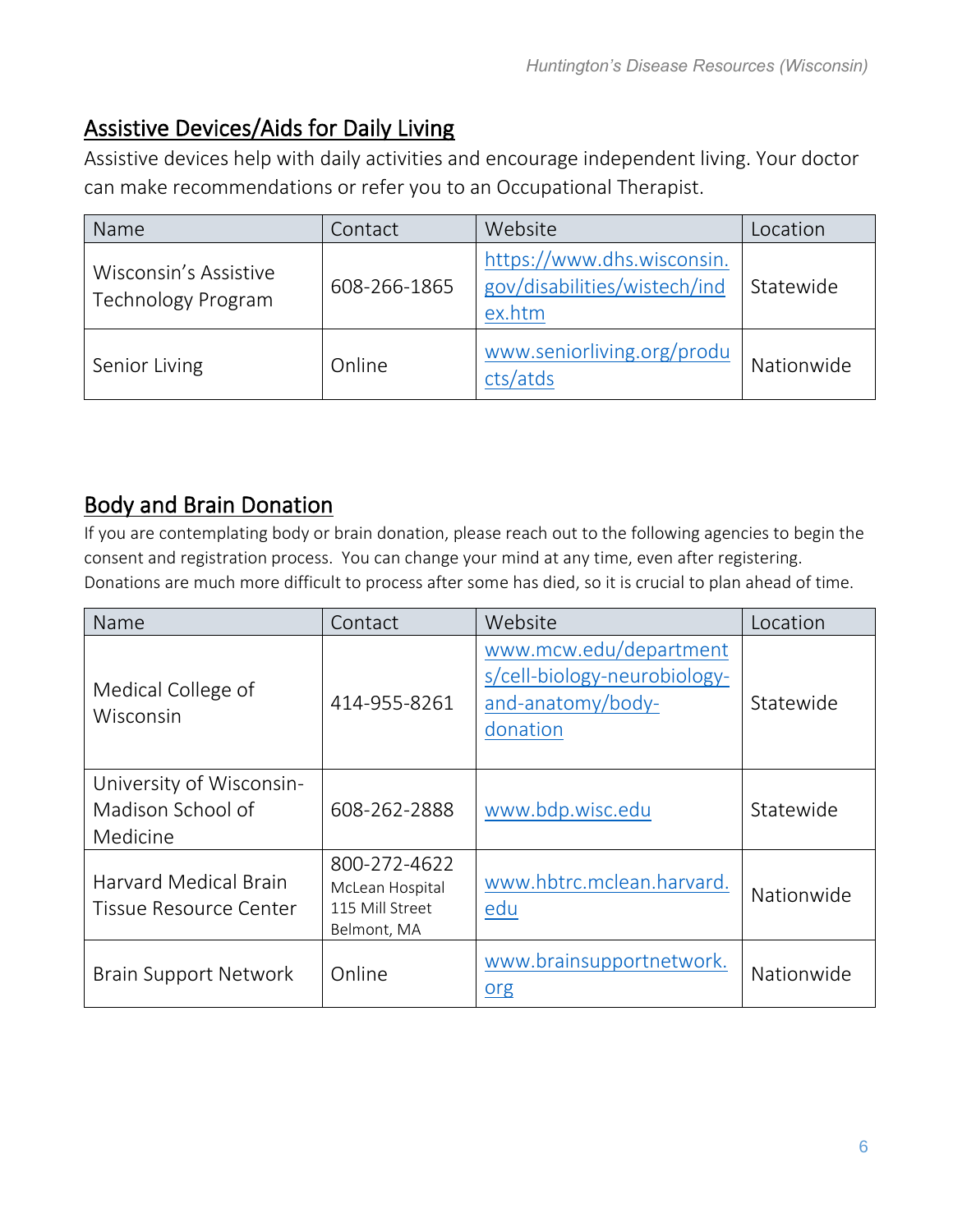# <span id="page-6-0"></span>Books on HD

Below are some books about HD and coping with illness. HDSA does not endorse or recommend any, but simply would like to offer options for those interested in reading books on HD

| <b>Book Title</b>                                                                                             | Author              |
|---------------------------------------------------------------------------------------------------------------|---------------------|
| Ambiguous Loss: Learning How to Live with Unresolved Grief                                                    | <b>Pauline Boss</b> |
| Mapping Fate: A Memoir of Family, Risk, and Genetic Research                                                  | Alice Wexler        |
| The Woman Who Walked Into the Sea: Huntington's and the<br>Making of a Genetic Disease                        | Alice Wexler        |
| Faces of Huntington's                                                                                         | Carmen Leal         |
| Walking the Tightrope: Living at Risk for HD                                                                  | Randi Jones         |
| Hurry Up and Wait! A Cognitive Care Companion (Huntington's<br>Disease in the Middle and More Advanced Years) | Jimmy Pollard       |
| Learning to Live with Huntington's Disease: One Family's Story                                                | Sandy Sulaiman      |
| Gene Hunter: The Story of Neuropsychologist Nancy Wexler                                                      | Adele Glimm         |
| <b>HDSA Publication List</b>                                                                                  | Www.hdsa.org        |
| The Anatomy of Hope                                                                                           | Jerome Groopman     |
| After Diagnosis                                                                                               | Julian Seifter      |
| When Given Lemons                                                                                             | Lauren Holder       |
| It's Better to Laugh than to Cry                                                                              | Clarence Vos        |
| Homeward Journey                                                                                              | Leslie Foor         |
| Inside the O'Briens                                                                                           | Lisa Genova         |
| Someone Else's Life                                                                                           | Katie Dale          |
| Devil's Dance                                                                                                 | Richard Karlen      |
| Could I Have This Dance                                                                                       | Harry Kraus, MD     |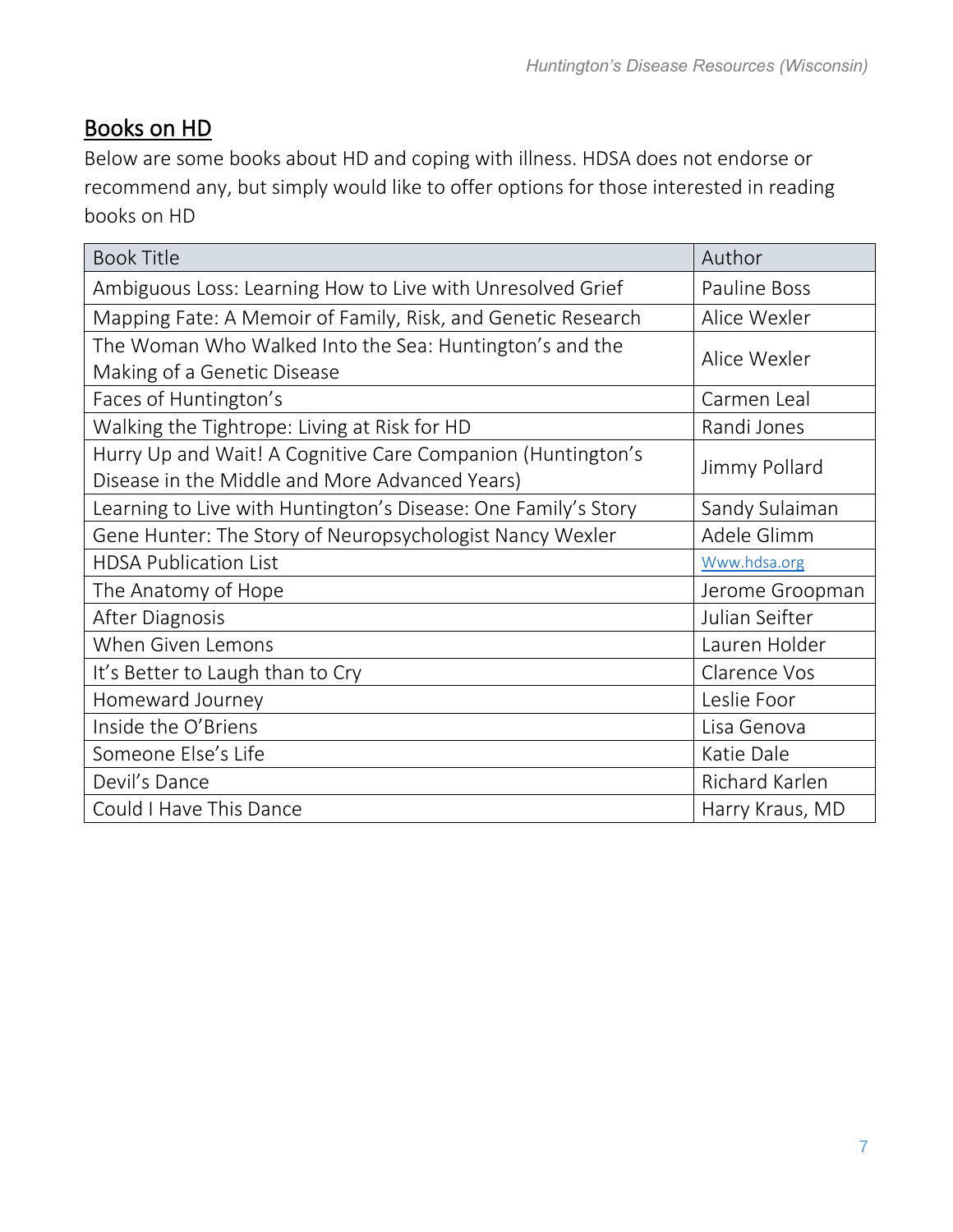## <span id="page-7-0"></span>**Budgeting**

Finding a workable budget can be extremely frustrating. The following agency offers personal counseling on a variety of financial matters: credit card debt, bankruptcy, budgeting and more.

| Name                                              | Contact      | Website           | Location  |
|---------------------------------------------------|--------------|-------------------|-----------|
| Financial Information &<br>Services Center (FISC) | 800-366-8161 | www.fisc-cccs.org | Statewide |

# <span id="page-7-1"></span>Caregiver Information and Support

Caregiving is often a full-time job, thus necessitating the need for support for both the individual with HD, as well as, the caregiver.

| Name                                               | Contact      | Website                                                                                                                                                                                                                              | Location   |
|----------------------------------------------------|--------------|--------------------------------------------------------------------------------------------------------------------------------------------------------------------------------------------------------------------------------------|------------|
| Aging & Disability<br><b>Resource Centers</b>      | 608-226-1865 | www.dhs.wisconsin.gov/adr<br>c/index                                                                                                                                                                                                 | Statewide  |
| Wisconsin Family<br>Caregiver Support<br>Program   | 866-843-9810 | www.wisconsincaregiver.or<br>g                                                                                                                                                                                                       | Statewide  |
| <b>Wisconsin Chapter-</b><br><b>HDSA</b>           | 414-257-9499 | www.dzwickey@hdsa.org<br>Contact WI HDSA Social Worker for<br>more information on counseling,<br>referrals, and HD Support Groups.<br>Support groups are now available in:<br>Eau Claire, Madison, Milwaukee,<br>Oshkosh, and Wausau | Statewide  |
| <b>HD Online Caregiver</b><br><b>Support Group</b> | Online       | www.hdsa.org/osg                                                                                                                                                                                                                     | Nationwide |

Reading Materials:

| <b>Book Title</b>                                   | Author        |
|-----------------------------------------------------|---------------|
| Hurry Up and Wait!                                  | Jimmy Pollard |
| HDSA Caregiver Guide. Found at www.hdsa.org or      | <b>HDSA</b>   |
| contact WI Chapter Social Worker to request a copy. |               |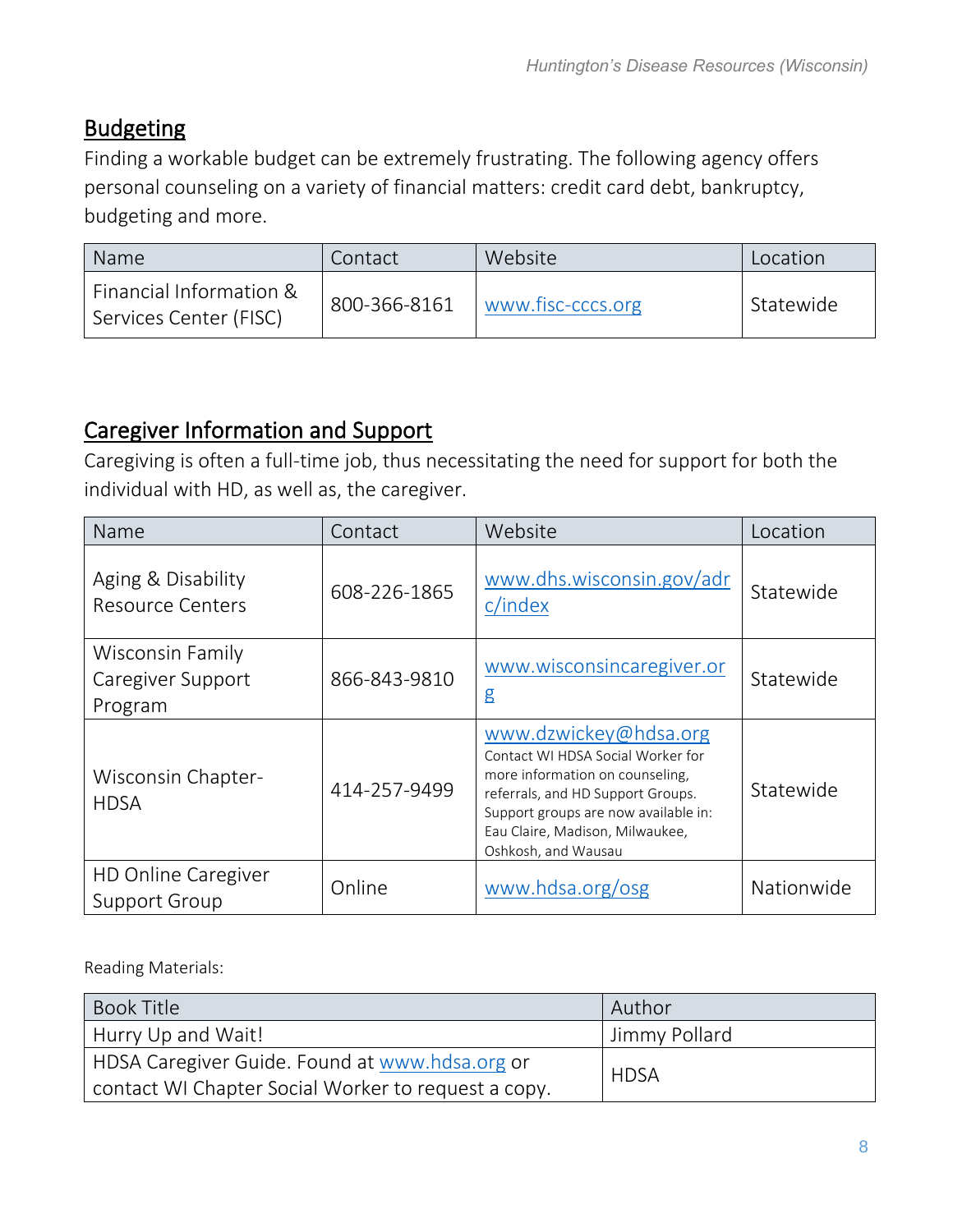# <span id="page-8-0"></span>**Counseling**

Counseling/therapy can be extremely beneficial in helping to cope with the stresses associated with HD. It can also help develop healthy coping skills.

Contact your Physician or the Chapter Social Worker for referrals to a therapist in your area. Also, contact your insurance company/provider for their list of covered (in network) providers. In a mental health emergency, call 911 or go to the nearest hospital emergency room.

The National Alliance of the Mentally Ill (NAMI) is an excellent resource in your community offering education, support, and advocacy.

HDSA Telehealth is a free internet-based program that provides up to eight telehealth visits per year/per family member with qualified licensed Social Workers and Psychologists.

| Name                                            | Contact | Website                                        | Location   |
|-------------------------------------------------|---------|------------------------------------------------|------------|
| National Alliance of the<br>Mentally Ill (NAMI) | Online  | www.namiwisconsin.org                          | Statewide  |
| <b>HDSA Telehealth</b>                          | Online  | www.hdsa.amwell.com<br>www.hdsa.org/telehealth | Nationwide |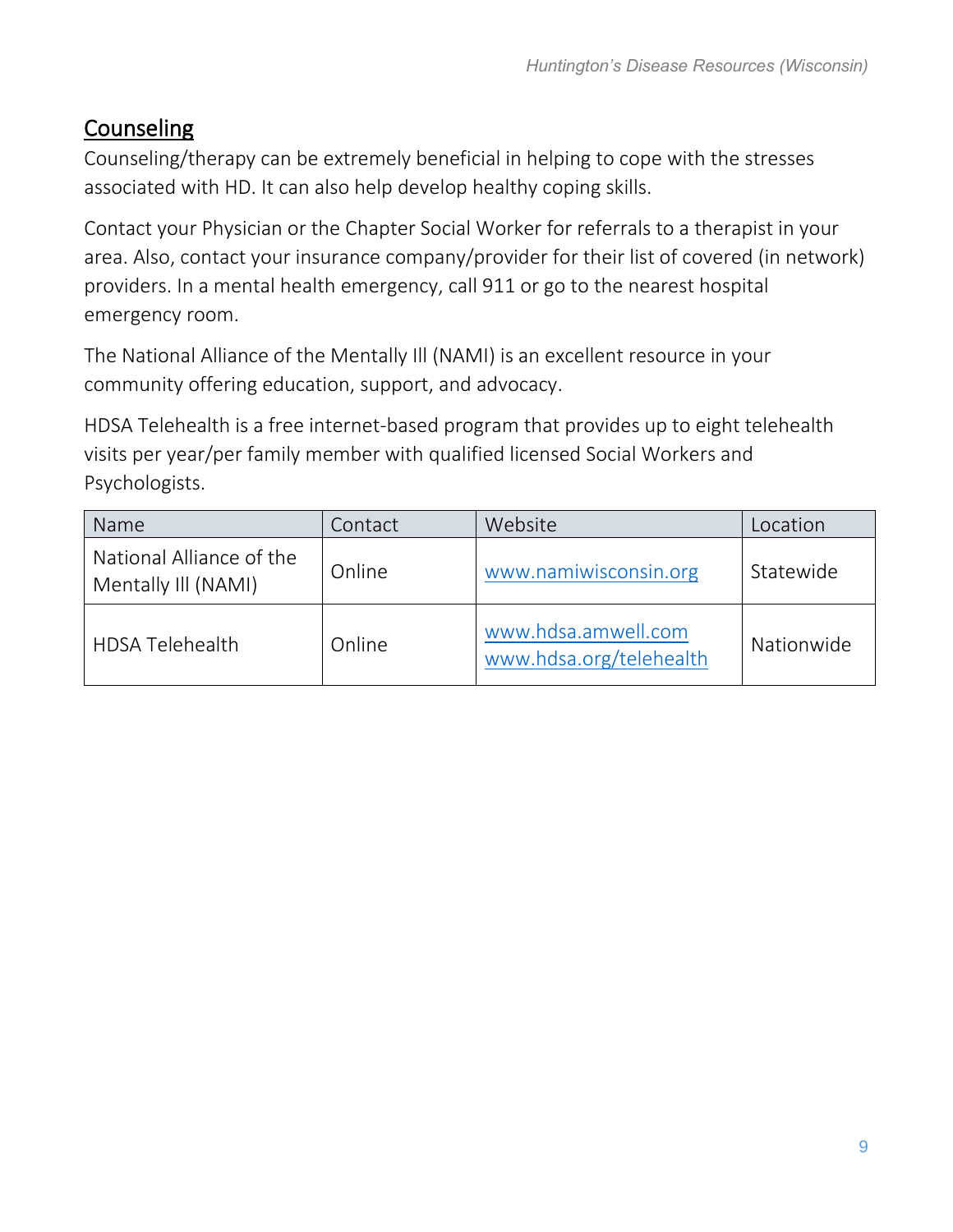# <span id="page-9-0"></span>Dental Care

Dental care can be difficult for individuals with HD due to movements, clenching, and swallowing difficulties. There are, however, several options including sedation dentistry, prescription toothpastes, "paint brushing" with mouthwash, etc.

| Name                          | Contact       | Website                    | Location   |
|-------------------------------|---------------|----------------------------|------------|
| Marquette University          | 414-288-6790  |                            | Statewide  |
| School of Dentistry           |               |                            |            |
| Tri-County Dental             | 9200-882-5500 | www.tricountydental.org    | Statewide  |
| Wisconsin guide to free       | Online        | www.dhs.wisconsin.gov/gui  | Statewide  |
| or low-cost dental care       |               | de/freedental/html         |            |
| <b>Special Care Dentistry</b> | Online        | www.scdaonline.org/default | Nationwide |
| Association (SDCA)            |               | .aspx                      |            |
| Specialized Care Co.          | Online        | www.specializedcare.com    | Nationwide |
| <b>Dental Products</b>        |               |                            |            |

# <span id="page-9-1"></span>Energy Assistance

Wisconsin Division of Energy Assistance oversees the providing of financial assistance to help eligible households pay a portion of their heating and electric energy costs.

| Name                                                          | Contact      | Website                                                     | Location  |
|---------------------------------------------------------------|--------------|-------------------------------------------------------------|-----------|
| <b>Wisconsin Home Energy</b><br>Assistance Program<br>(WHEAP) | 866-432-8947 | www.homeenergyplus.wi.g<br>$ov$                             | Statewide |
| Wisconsin Public Service                                      | Online       | www.wisconsinpublicservic<br>e.com/homeenergyassistan<br>ce | Statewide |
| Wisconsin Weatherized<br>Assistance Program<br>(WISWAP)       | Online       | www.homeenergyplus.wi.g<br>$\underline{\mathsf{ov}}$        | Statewide |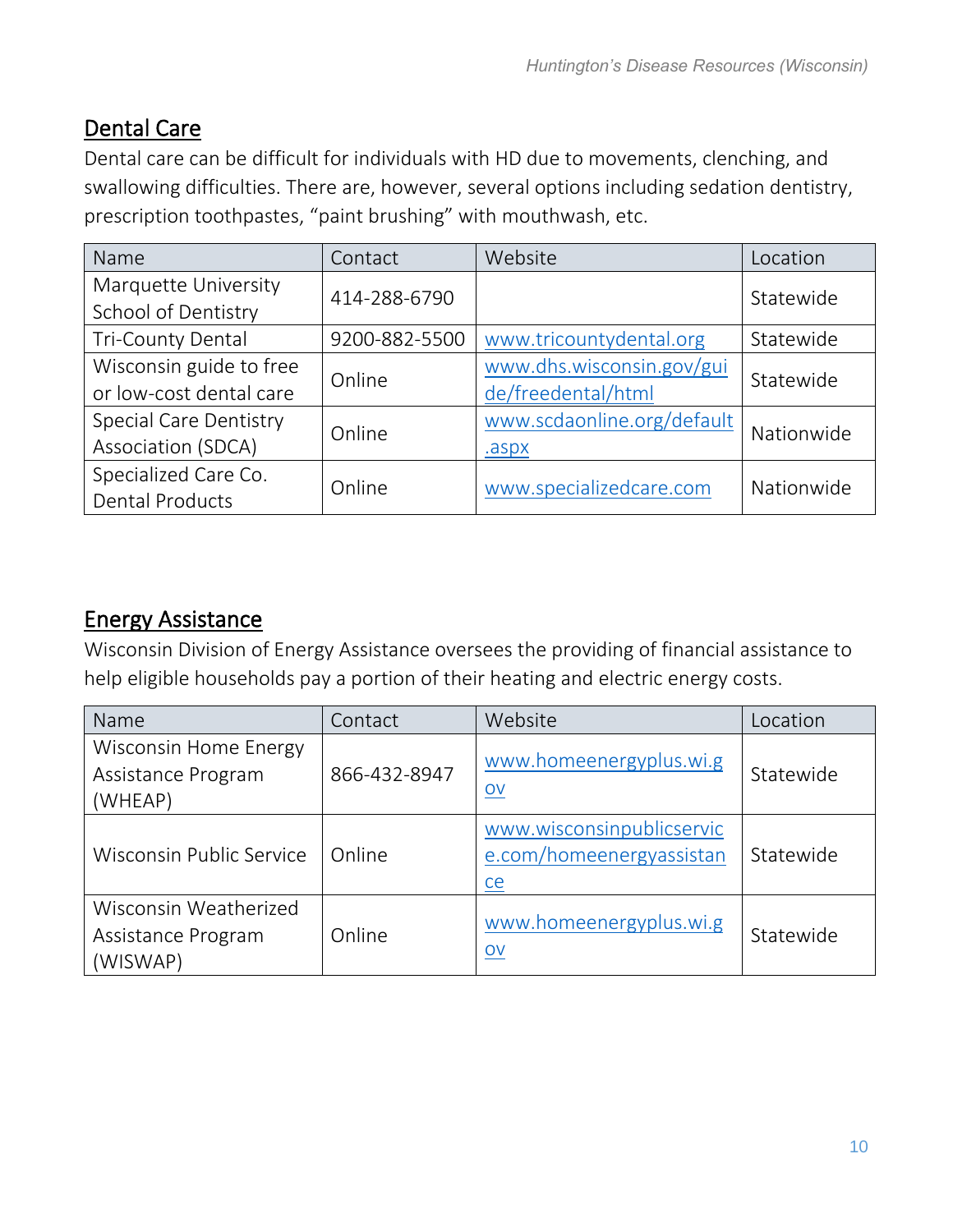# <span id="page-10-0"></span>Family Planning

The decision to have children within an HD family can be a difficult decision to navigate as there are many decisions and choices to make. The resources below are available to help in this planning process in order to make the most informed and appropriate choice for you and your family. Please call the Social Worker for additional resources and referrals.

| Name                                          | Contact      | Website                                       | Location   |
|-----------------------------------------------|--------------|-----------------------------------------------|------------|
| Having a Family, The HD<br>Way (from HD Buzz) | Online       | http://en.hdbuzz.net/036                      | Nationwide |
| Help Cure HD (Provides<br>grants for PGD-IVF) | Online       | http://helpcurehd.org/appli<br>cation. $2-3/$ | Nationwide |
| HD Free with PGD                              | Online       | www.hdfreewithpgd.com/                        | Nationwide |
| <b>Reproductive Genetics</b><br>Institute     | 773-472-4900 | www.reproductivegenetics.<br>com/             | Nationwide |

# <span id="page-10-1"></span>Federal Lifeline Programs (Wireless/Phone Assistance)

There are programs that provide free or reduced pricing on cell phones and calling plans to individuals who qualify. If you receive other benefits, such as SSD, SSI, Badger Care, or Food Share, you may be eligible.

| Name              | Contact      | Website                  | Location   |
|-------------------|--------------|--------------------------|------------|
| Lifeline          | Online       | www.lifelinesupport.org  | Nationwide |
| Safelink Wireless | 800-723-3546 | www.safelinkwireless.com | Nationwide |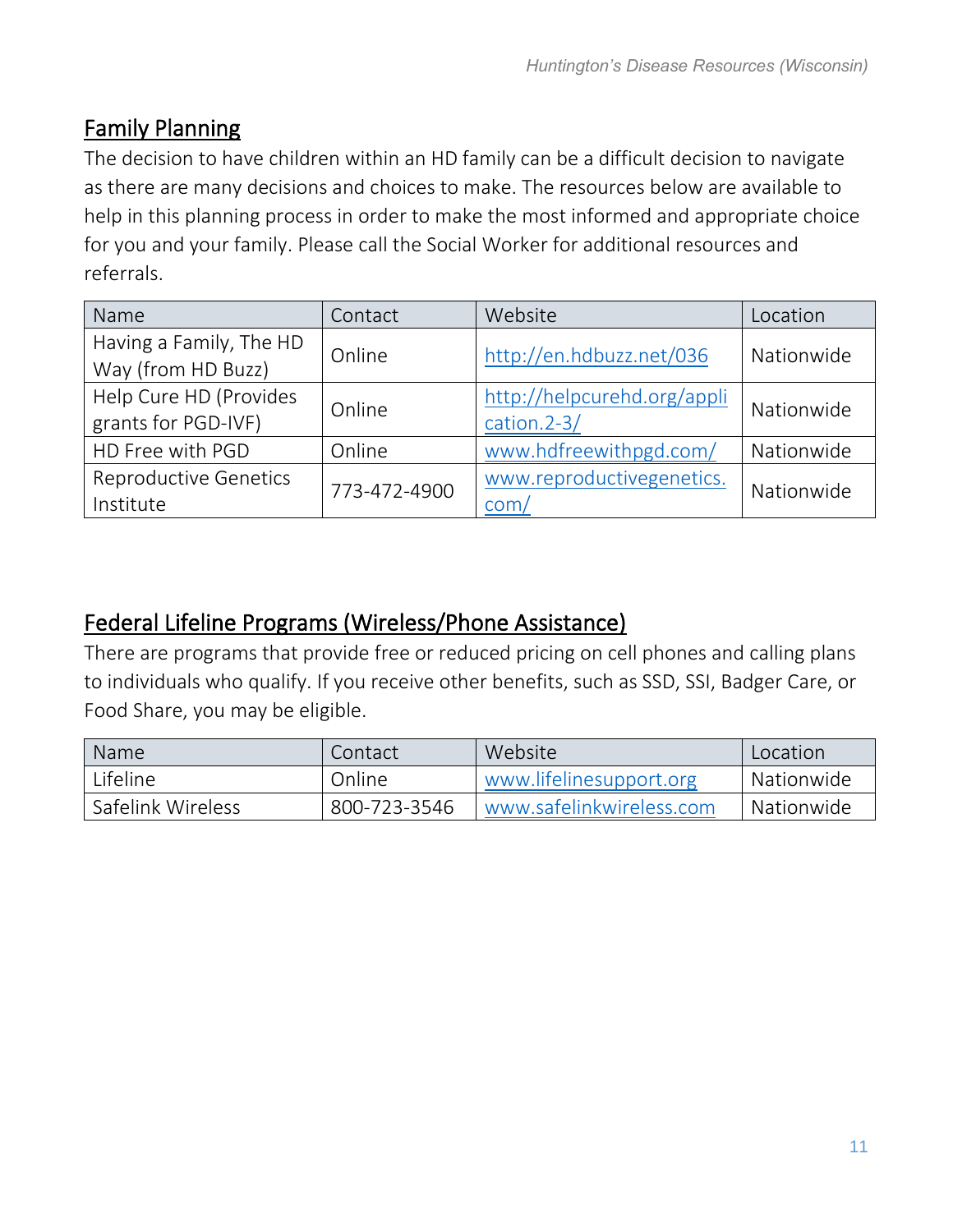# <span id="page-11-0"></span>Food and Nutrition Assistance

| Name                                                        | Contact      | Website                                                                               | Location   |
|-------------------------------------------------------------|--------------|---------------------------------------------------------------------------------------|------------|
| Food Pantries in<br>Wisconsin                               | Online       | www.foodpantries.org/st/wi<br>sconsin                                                 | Statewide  |
| Wisconsin Community<br><b>Action Program</b><br>Association | Online       | www.wiscap.org                                                                        | Statewide  |
| Wisconsin Department of<br><b>Health Services</b>           | 608-266-1865 | www.dhs.wisconsin.gov/preventi<br>on-healthy-living/nutrition-food-<br>assistance.htm | Statewide  |
| <b>Emergency Food</b><br>Assistance Program<br>(TEFAP)      | 608-267-9071 | www.hds.wisconsin.gov/nut<br>rtion/tefap/index.htm                                    | Nationwide |
| Feeding America-Locate<br>your local food bank              | 800-771-2303 | www.feedingamerica.org/fo<br>odbank-results.aspx                                      | Nationwide |

These are programs that can help you pay for healthy food.

# <span id="page-11-1"></span>Funeral Planning

Pre-planning a funeral for a relative, friend, or one's self can be difficult, but it makes good sense. People often have different reasons for making these plans, such as financial factors, wanting to lease the burden on their loved ones, etc. It is important that you have as much information about options before making any final decisions.

| Name                              | Contact | Website                     | Location   |
|-----------------------------------|---------|-----------------------------|------------|
| Wisconsin Consumer Guide          | Online  | https://dsps.wi.gov/Credent | Statewide  |
| (to pre-plan a funeral)           |         | ialing/business/fm2357.pdf  |            |
| My Way Forward                    | Online  | www.mywayforward.com/       | Nationwide |
| <b>National Funeral Directors</b> | Online  | www.nfda.org/planning-a-    |            |
| Association                       |         | funeral.com                 | Nationwide |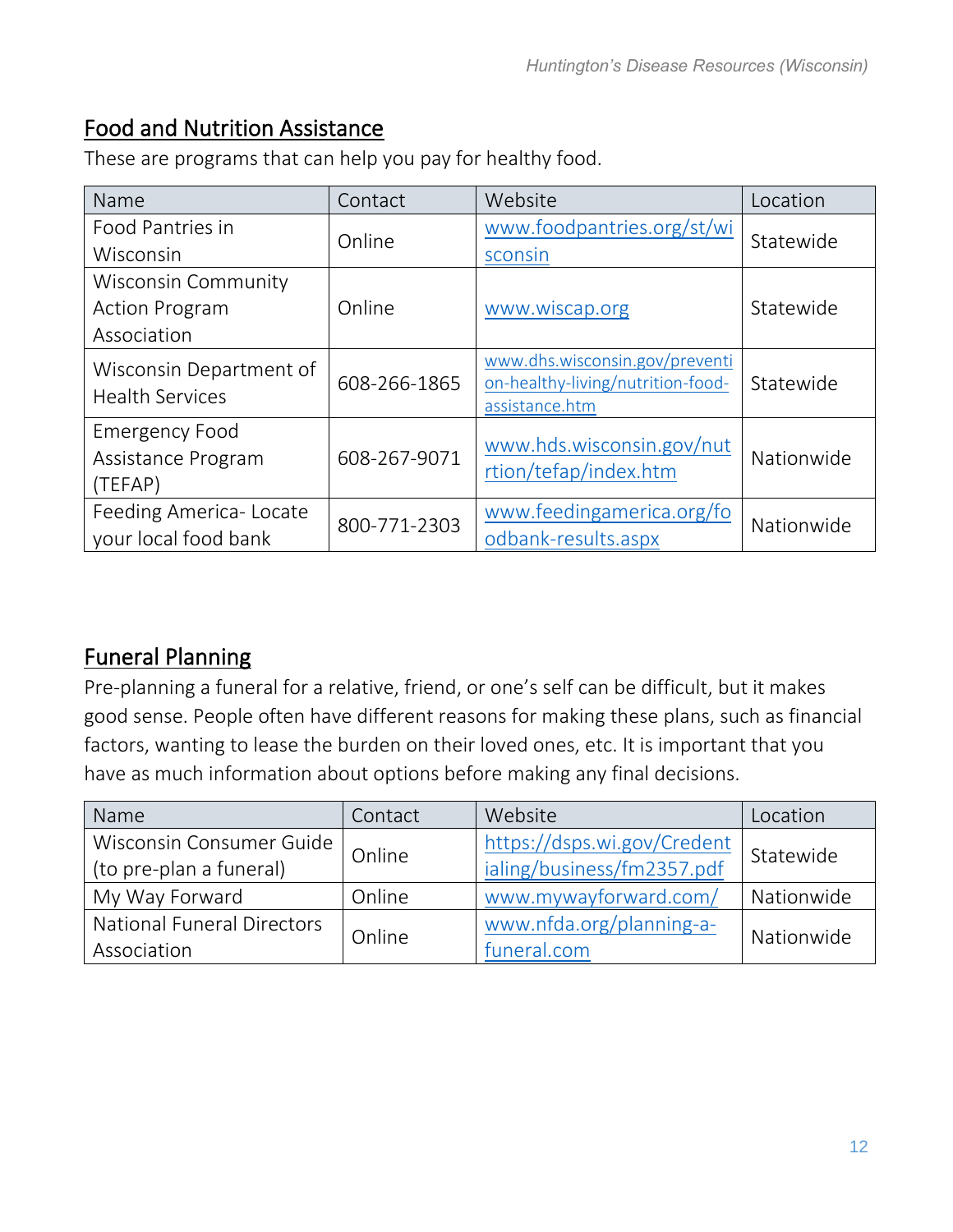# <span id="page-12-0"></span>Genetic Counseling/Testing

The decision to test or not to test for Huntington's Disease is a very difficult choice and very personal to each individual. Many people see no benefit in knowing that they will someday develop the disease. Others want an end to uncertainty so that they can make informed choices about the future. Please call the Chapter Social Worker should you want to discuss further or want to process this difficult decision.

| Name                                            | Contact      | Website/Address                                                                                                                                                                                                                                 | Location  |
|-------------------------------------------------|--------------|-------------------------------------------------------------------------------------------------------------------------------------------------------------------------------------------------------------------------------------------------|-----------|
| <b>Wisconsin Genetic</b><br>Counseling Center   | Online       | www.wigca.org<br>To find a center close to you,<br>click on "Public", then "Find a<br>Genetic Counselor", then enter<br>your zip code and state, and<br>specify "neurogenetics" on the<br>drop done screen labeled "Types<br>of Specialization" | Statewide |
| Wisconsin HDSA Center<br>of Excellence- Madison | 608-263-5442 | 4602 Eastpark Blvd.<br>Madison, WI 53718                                                                                                                                                                                                        | Statewide |

# <span id="page-12-1"></span>Genetic Discrimination

Know your rights regarding Genetic Information Non-Discrimination Act (GINA), which created protections against the misuse of people's genetic information by health insurance and employers. Please consult a genetic counselor and/or Social Worker before and after testing.

| Name                                      | Contact | Website                              | Location   |
|-------------------------------------------|---------|--------------------------------------|------------|
| <b>Genetic Non-</b><br>Discrimination Act | Online  | www.genome.gov                       | Nationwide |
| <b>HDSA</b>                               | Online  | www.hdsa.org/living-with-<br>hd.gina | Nationwide |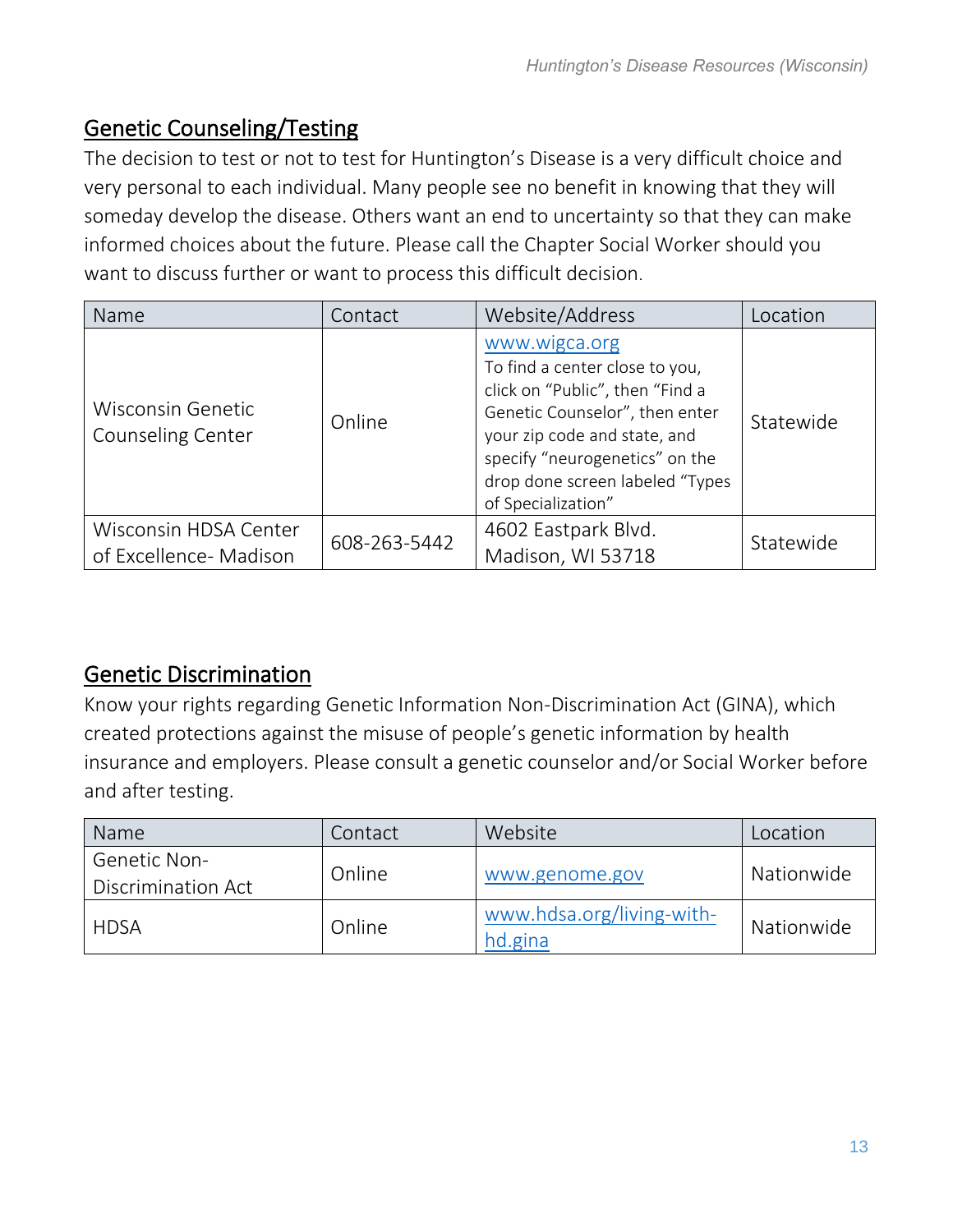# <span id="page-13-0"></span>Grief and Loss

Losing someone you love can be a very painful process, with multiple emotions coming to the surface. There are no right or wrong ways to deal with grief but seeking the support of others can be beneficial for you. Below are some grief and loss resources to explore. Also, your physician, church, or local funeral home may be able to provide a referral to either a grief therapist or grief support group. In addition, you may call the WI HDSA Social Worker for help.

| Name                             | Contact      | Website                                                                              | Location   |
|----------------------------------|--------------|--------------------------------------------------------------------------------------|------------|
| Horizon Grief Resource<br>Center | 414-586-8383 | www.horizonhomecareand<br>hospice.org/grief-<br>resources/grief-resource-<br>center/ | Statewide  |
| Grief Share Support<br>Groups    | Online       | www.griefshsare.org<br>(to find a group near you,<br>search by zip code)             | Nationwide |

# <span id="page-13-1"></span>Guardianship

Guardianship is a court order granting someone the legal authority to oversee another person's affairs when that person is deemed incapable of managing their own affairs. Guardianship can be a very difficult process- both emotionally and logistically. Below are resources to help through the process

| Name                   | Contact      | Website                   | Location   |
|------------------------|--------------|---------------------------|------------|
| Aging & Disability     | 608-226-1865 | www.hds.wisconsin.gov/adr | Statewide  |
| Resource Center        |              | c/index                   |            |
| Wisconsin Guardianship | Online       | www.wisconsinguardianship | Statewide  |
| Association            |              | association.com           |            |
| National Academy of    | Online       |                           | Nationwide |
| Elder Law Attorneys    |              | www.naela.org             |            |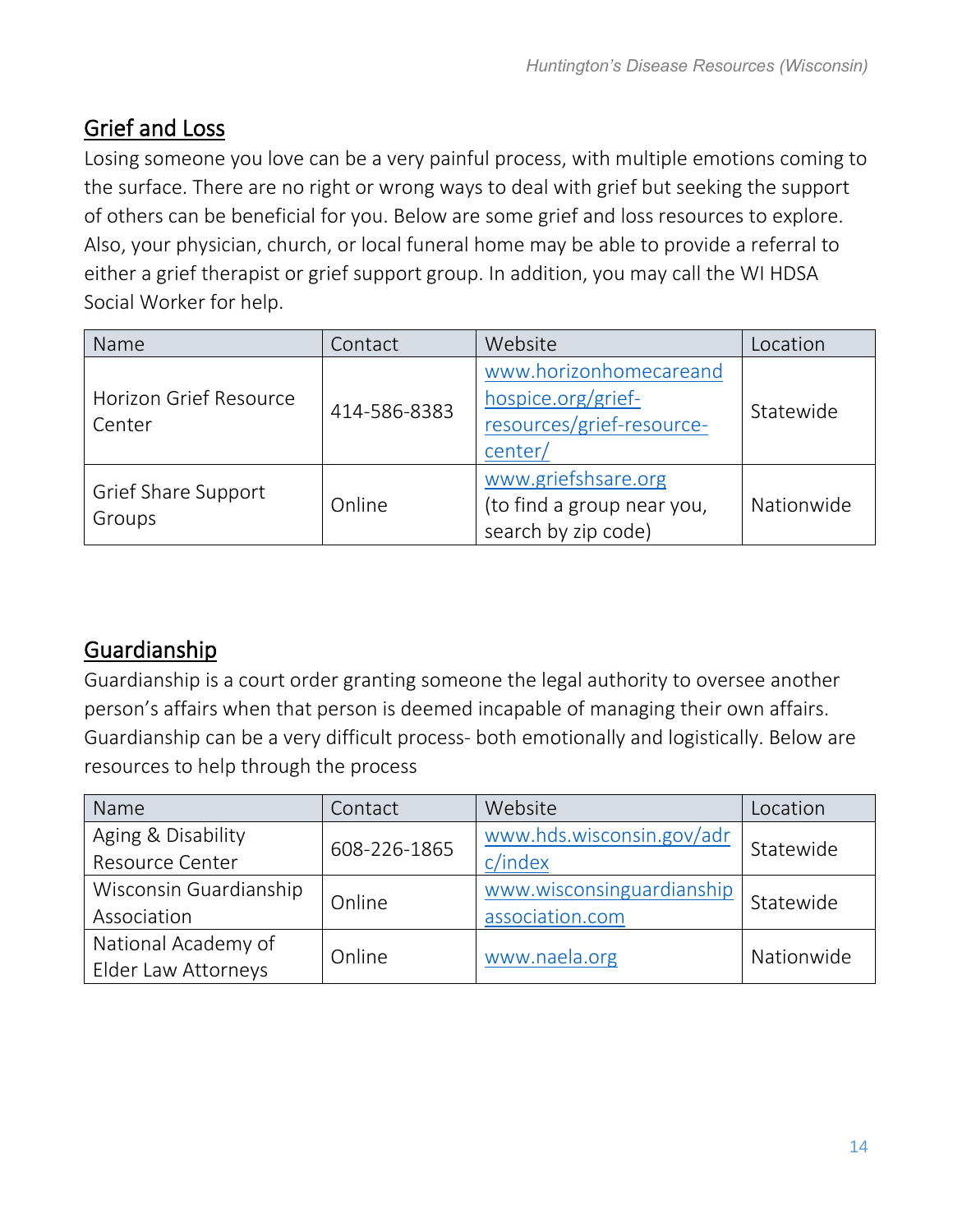## <span id="page-14-0"></span>HD Medical Care in Wisconsin

The clinics listed below offer health and medical support for individuals with HD. Please call the clinic directly to obtain information or schedule an appointment. Also, please contact your health insurance to inquire if the clinics below are covered under your plan.

| Name                                                                                                             | Contact                                                                                                                                                                                                      | Website                                                  | Location   |
|------------------------------------------------------------------------------------------------------------------|--------------------------------------------------------------------------------------------------------------------------------------------------------------------------------------------------------------|----------------------------------------------------------|------------|
| <b>HD Center of Excellence</b><br>UW Health American<br>Center 4602 Eastpark<br><b>Blvd</b><br>Madison, WI 53718 | 608-263-5442<br>Specialists in HD &<br>Movement Disorders:<br>Dr. Laura Shannon<br>Dr. Laura J. Buyan-Dent<br>Dr. Jessica Baker<br>Dr. Catherine L. Gallagher<br>Dr. Teresa Mangin<br>Adrianne C. Gasper, NP | www.uwhealth.<br>org/neurology/<br>movementdisor<br>ders | Madison    |
| Froedtert Hospital &<br><b>Medical Clinics</b><br>9200 W. Wisconsin Ave<br>Milwaukee, WI 53226                   | 414-805-8710<br>Dr. Karen Blindauer<br>Dr. Ryan Brennan<br>Dr. Sheila Eichenseer                                                                                                                             | www.froedtert.<br>com/parkinsons<br>-movement            | Milwaukee  |
| Marshfield Clinic<br>Wausau Center<br>2727 Plaza Dr<br>Wausau, WI 54401                                          | 715-847-3339<br>Dr. Katie Spangler                                                                                                                                                                           | www.marshfield<br>clinic.org                             | Wausau     |
| Mayo Clinic<br>1221 Whipple St<br>Eau Claire, WI 54703                                                           | 715-838-1900<br>Dr. Leonardo Fugoso                                                                                                                                                                          | www.mayoclinic<br>healthsystem.or<br>$\mathsf g$         | Eau Claire |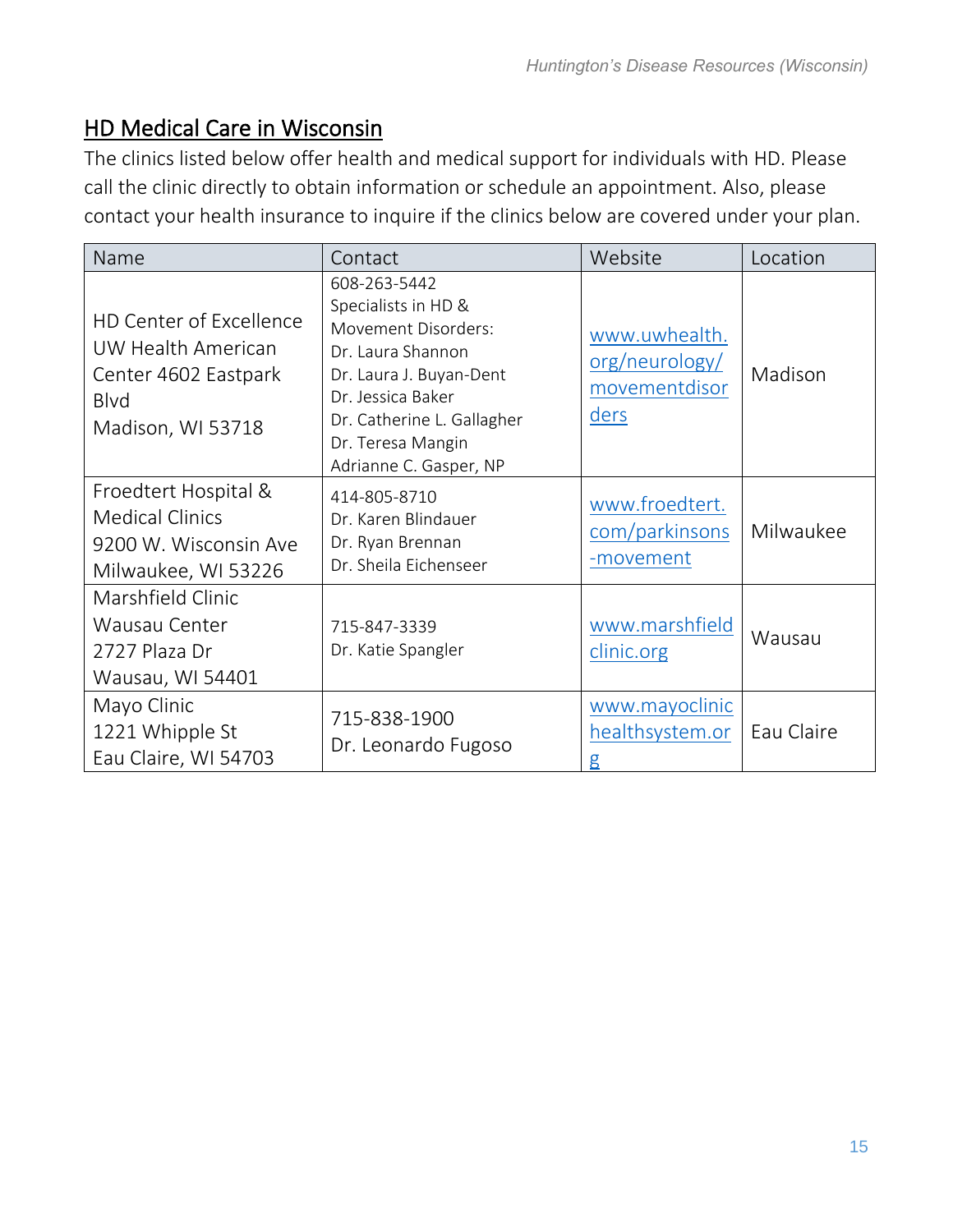# <span id="page-15-0"></span>HD Research Information & Clinical Trials

Explore the following resources if you are interested in learning about or participating in a current clinical trial.

| Name                              | Website                      |
|-----------------------------------|------------------------------|
| Enroll HD                         | www.enroll-hd.org/           |
| <b>HD Trial Finder</b>            | www.hdtrialfinder.org        |
| Huntington Study Group            | www.huntingtonstudygroup.org |
| HD Buzz                           | www.hdbuzz.net               |
| <b>CHDI Foundation</b>            | www.chdifoundation.org       |
| U.S. National Library of Medicine | www.clinicaltrials.gov       |

## <span id="page-15-1"></span>HD Specific Resources

These resources are dedicated to outreach, education, and advocacy for those affected by HD.

| Name                                                     | Contact                                                           | Website                             | Location   |
|----------------------------------------------------------|-------------------------------------------------------------------|-------------------------------------|------------|
| Huntington's Disease<br>Society of America<br>(HDSA)     | 800-345-4372<br>505 Eighth Ave<br>Suite 902 New<br>York, NY 10018 | www.hdsa.org                        | Nationwide |
| Huntington's Disease<br>National Youth Alliance<br>(NYA) | Online                                                            | www.nya.hdsa.org                    | Nationwide |
| HD Lighthouse Family<br>Caregiver Alliance               | Online                                                            | www.caregiver.org/hd-<br>lighthouse | Nationwide |
| <b>HD Buzz</b>                                           | Online                                                            | www.hdbuzz.net/                     | Nationwide |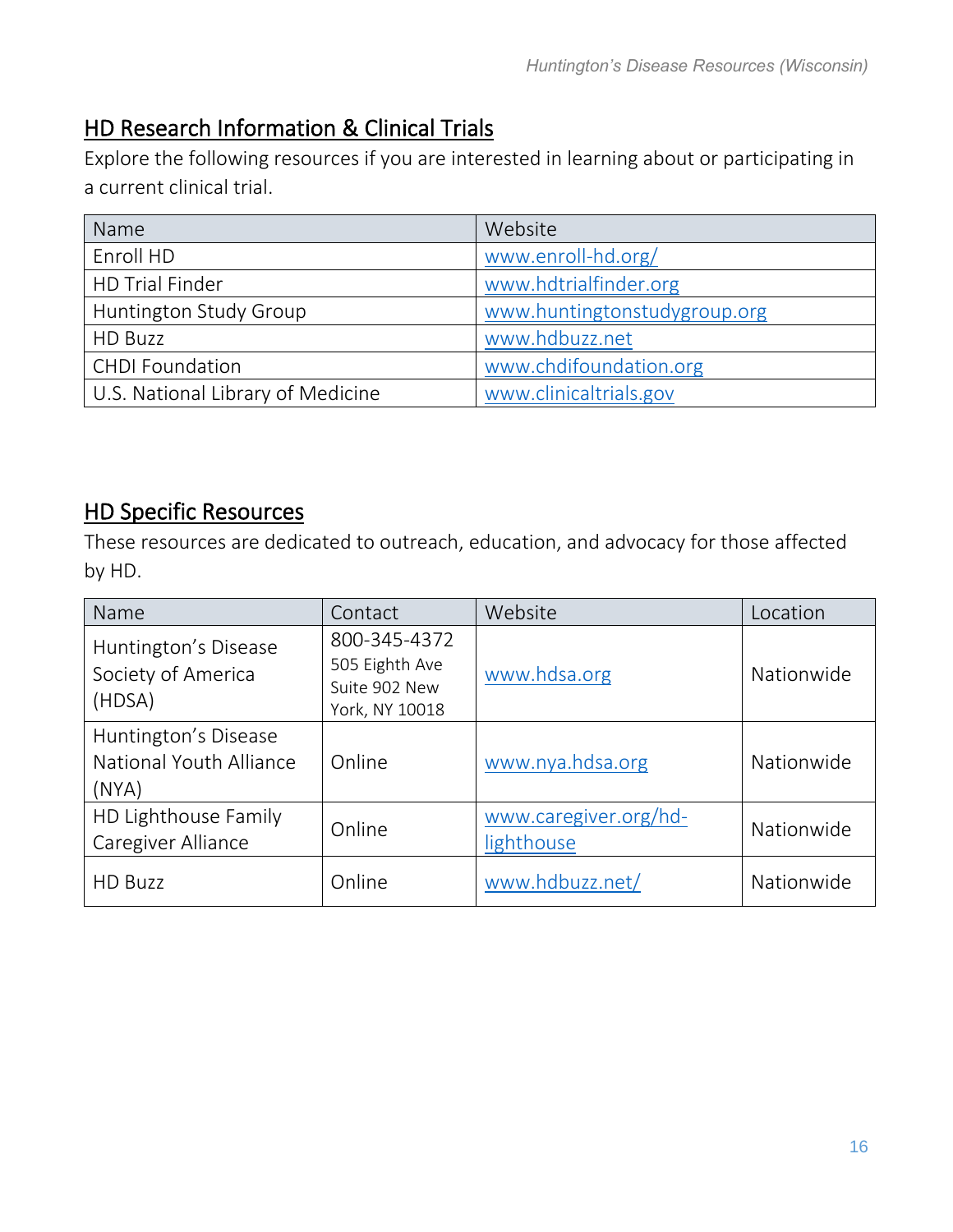## <span id="page-16-0"></span>Home Health and In-Home Assistance

Home Health care services provide a range of medical services in a home setting such as physical therapy, speech therapy, occupational therapy, medical assistance, nursing services, etc. A therapist can also be ordered to come to your home for a home safety/modification evaluation. Home health, which needs a physician's order, is short term and is covered by most health insurances. Please contact your insurance to locate home health agencies in your area. Please contact your doctor to request an order for home health.

In-home care services involve help with activities of daily living (example: dressing, bathing, grooming), companionship, light housekeeping, grocery shopping and more. These services are usually NOT covered by health insurance and the hourly rates will vary by agency. Check with the HDSA Social Worker for resources to assist with payment.

| Name                                                                                                                                                                                   | Contact      | Website                                                        | Location  |
|----------------------------------------------------------------------------------------------------------------------------------------------------------------------------------------|--------------|----------------------------------------------------------------|-----------|
| Wisconsin Aging and<br><b>Disability Resource</b><br>Center (ADRC)                                                                                                                     | 608-266-1865 | www.dhs.wisconsin.gov/adr<br>c/index                           | Statewide |
| <b>Wisconsin Consumer</b><br>Guide to Health Care for<br>Home Health offers<br>county by county<br>directories of Wisconsin<br>home health agencies,<br>background checks and<br>more. | Online       | www.dhs.wisconsin.gov/reg<br>ulations/hha/introduction.h<br>tm | Statewide |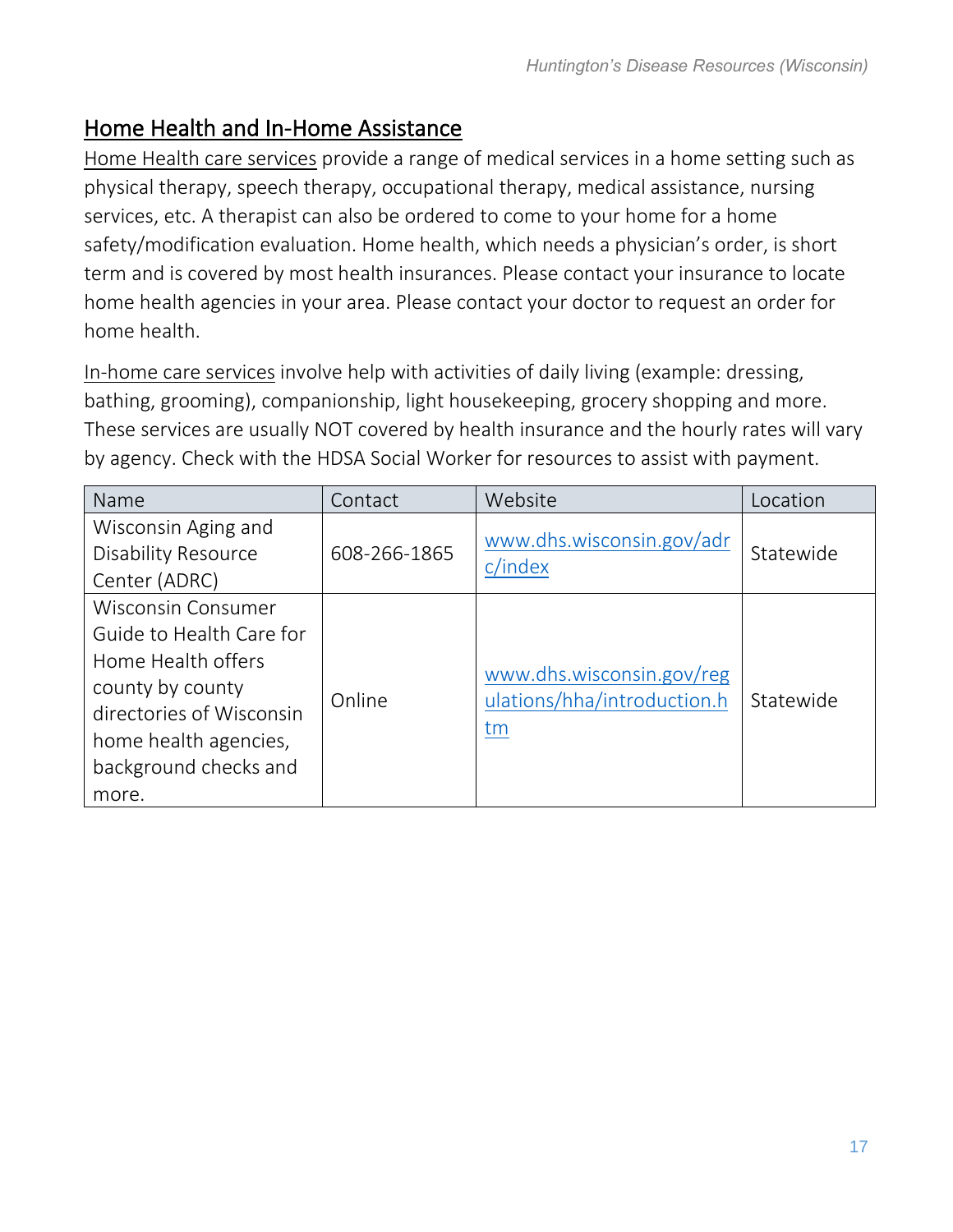# <span id="page-17-0"></span>Home Modifications/Accessibility

People with disabilities who plan to stay in the home often need accommodations in the home to ensure that the environment is safe. Below are some agencies who provide these home modifications, as well as, some links to potential funding sources to help with the costs.

| Name                                                               | Contact      | Website                                                                  | Location   |
|--------------------------------------------------------------------|--------------|--------------------------------------------------------------------------|------------|
| Wisconsin Aging and<br><b>Disability Resource</b><br>Center (ADRC) | 608-266-1865 | www.dhs.wisconsin.gov/adr<br>c/index                                     | Statewide  |
| <b>Wisconsin Builders</b><br>Association                           | Online       | www.wisbuild.org                                                         | Statewide  |
| Wisconsin Department<br>of Health Services                         | 608-266-1865 | www.dhs.wisconsin.gov/dis<br>abilities/physical/housing-<br>resouces.htm | Statewide  |
| Express Ramps                                                      | 866-491-1110 | www.adawheelchairramps.c<br>om                                           | Nationwide |
| Ramps.org                                                          | Online       | www.ramps.org                                                            | Nationwide |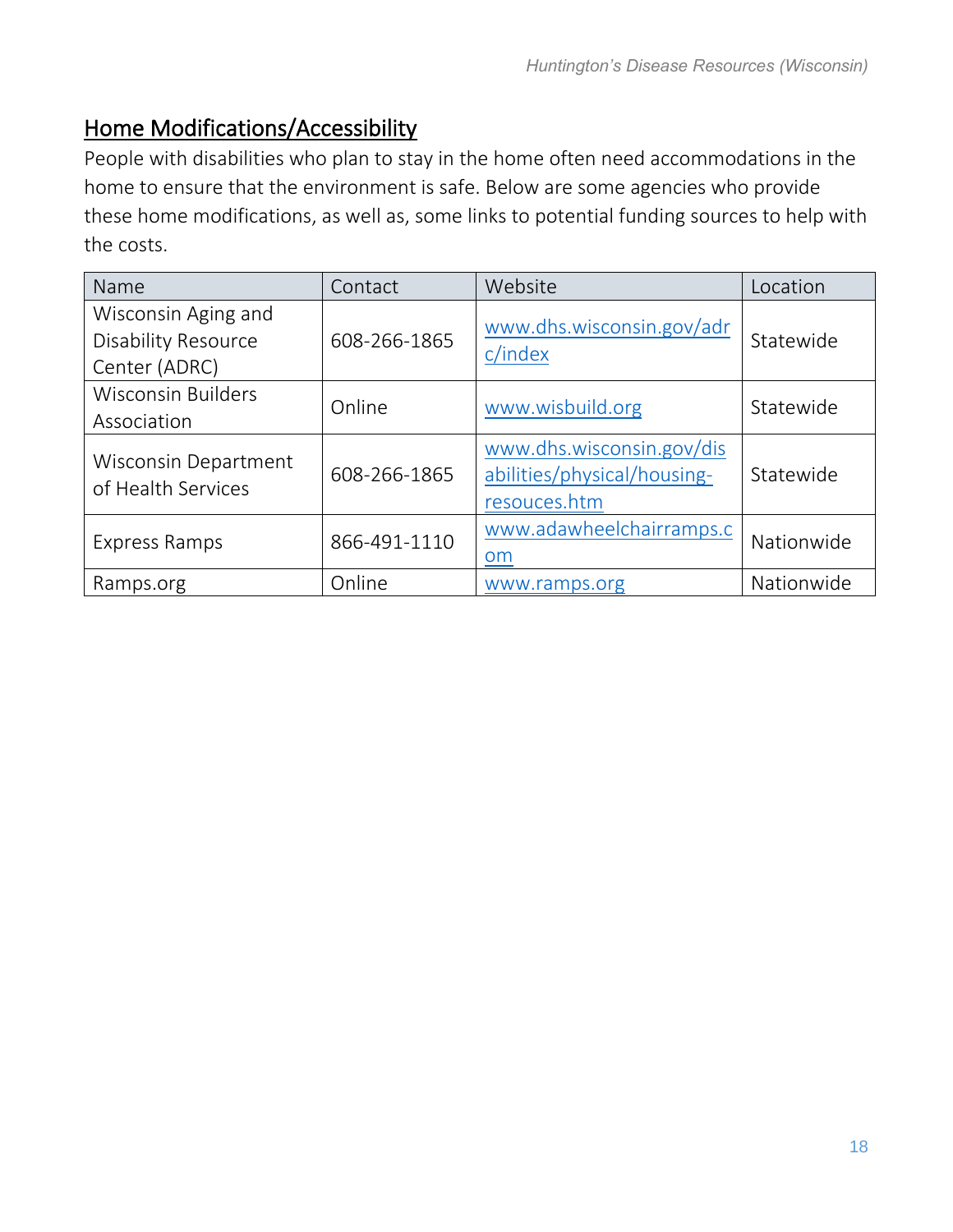# <span id="page-18-0"></span>Hospice and Palliative Care

Hospice and Palliative care offer services and therapies to individuals who are in the later stages of HD and help the individual and family to improve quality of life as best as possible. The team consists of nurses, social workers, chaplains, and volunteers. Palliative care is offered through medical clinics and is associated with hospice. Hospice is covered by most health insurances; however, it does not provide 24-hour direct caregiving to individuals. Please contact your physician for a referral.

| Name                                                               | Contact      | Website                                                                                                                                                                         | Location   |
|--------------------------------------------------------------------|--------------|---------------------------------------------------------------------------------------------------------------------------------------------------------------------------------|------------|
| Wisconsin Aging and<br><b>Disability Resource</b><br>Center (ADRC) | 608-266-1865 | www.dhs.wisconsin.gov/adr<br>c/index                                                                                                                                            | Statewide  |
| Wisconsin Department<br>of Health Services                         | 608-266-1865 | www.dhs.wisconsin.gov/gui<br>de-hospice<br>This link will also give you<br>access to the statewide<br>hospice directory and the<br>Consumer Guide to Health<br>Care for Hospice | Statewide  |
| National Hospice and<br>Palliative Care<br>Organization            | Online       | www.nhpco.org                                                                                                                                                                   | Nationwide |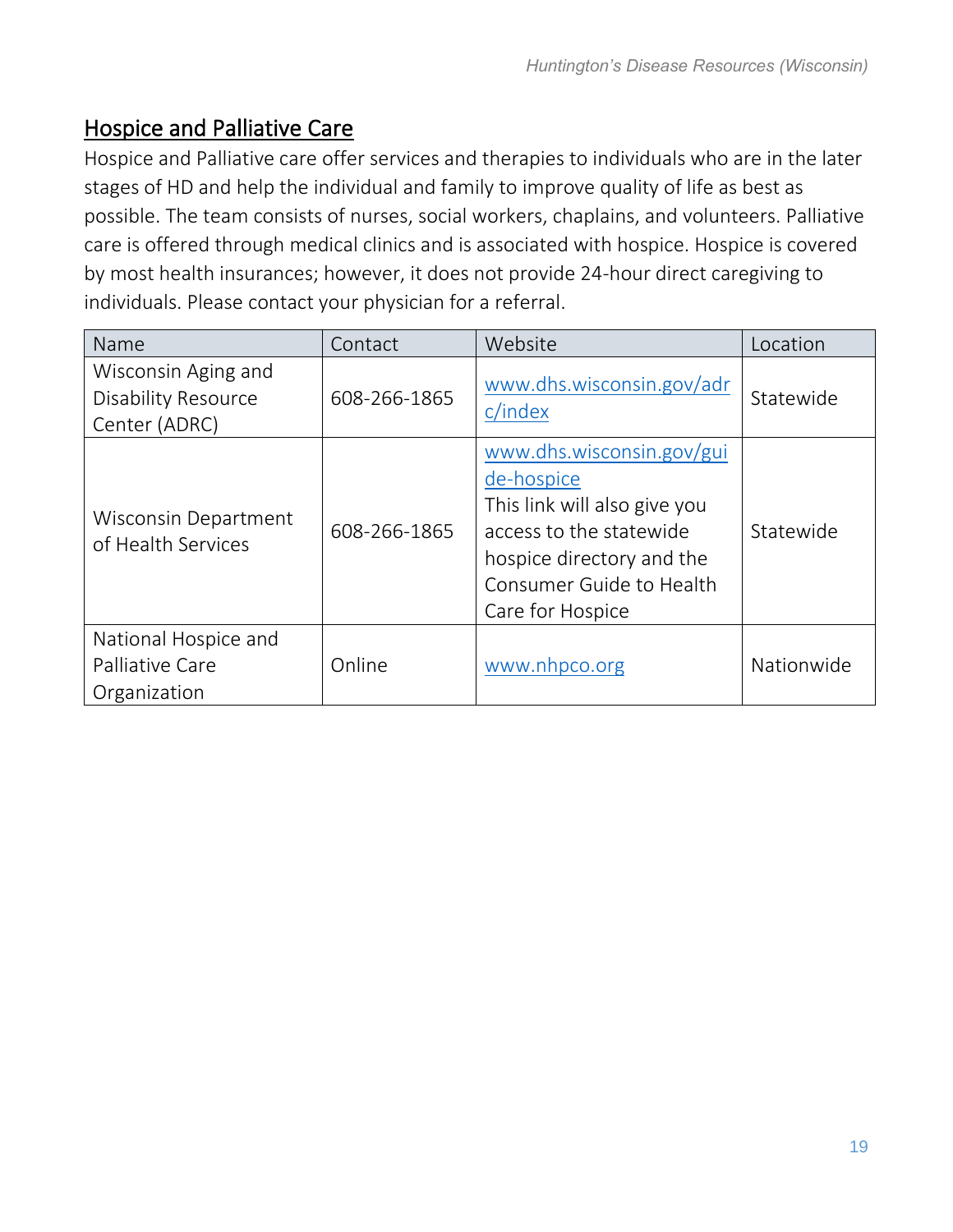## <span id="page-19-0"></span>Housing: Residential Care and Assisted Living

When it becomes necessary, your loved one may need care beyond which you can provide at home This may include either assisted living or a long-term care facility. The following resources can help you navigate this process. Please call the HDSA Social Worker for assistance in finding a facility familiar with Huntington's Disease.

| Name                                                                                              | Contact      | Website                                                                                                                                                                                                                                                                                                                                                                               | Location   |
|---------------------------------------------------------------------------------------------------|--------------|---------------------------------------------------------------------------------------------------------------------------------------------------------------------------------------------------------------------------------------------------------------------------------------------------------------------------------------------------------------------------------------|------------|
| Wisconsin Aging and<br><b>Disability Resource</b><br>Center (ADRC)                                | 608-266-1865 | www.dhs.wisconsin.gov/adr<br>c/index                                                                                                                                                                                                                                                                                                                                                  | Statewide  |
| Wisconsin Department<br>of Health Services                                                        | Online       | www.dhs.wisconsin.gov/reg<br>ulations/nh/introcution.com<br>www.dhs.wisconsin.gov/assi<br>sted-living/resources.com<br>These sites give you the link<br>to "The WI Consumer Guide<br>to Health Care: Finding and<br>Choosing a Nursing Home".<br>This guide provides helpful<br>information to help you find<br>a facility, review state<br>surveys and citation<br>information, etc. | Statewide  |
| <b>Centers for Medicare</b><br>and Medicaid Services<br>(CMS)- Nursing home<br>comparison website | Online       | https://www.medicare.gov/<br>nursinghomecompare/searc<br>h.html                                                                                                                                                                                                                                                                                                                       | Nationwide |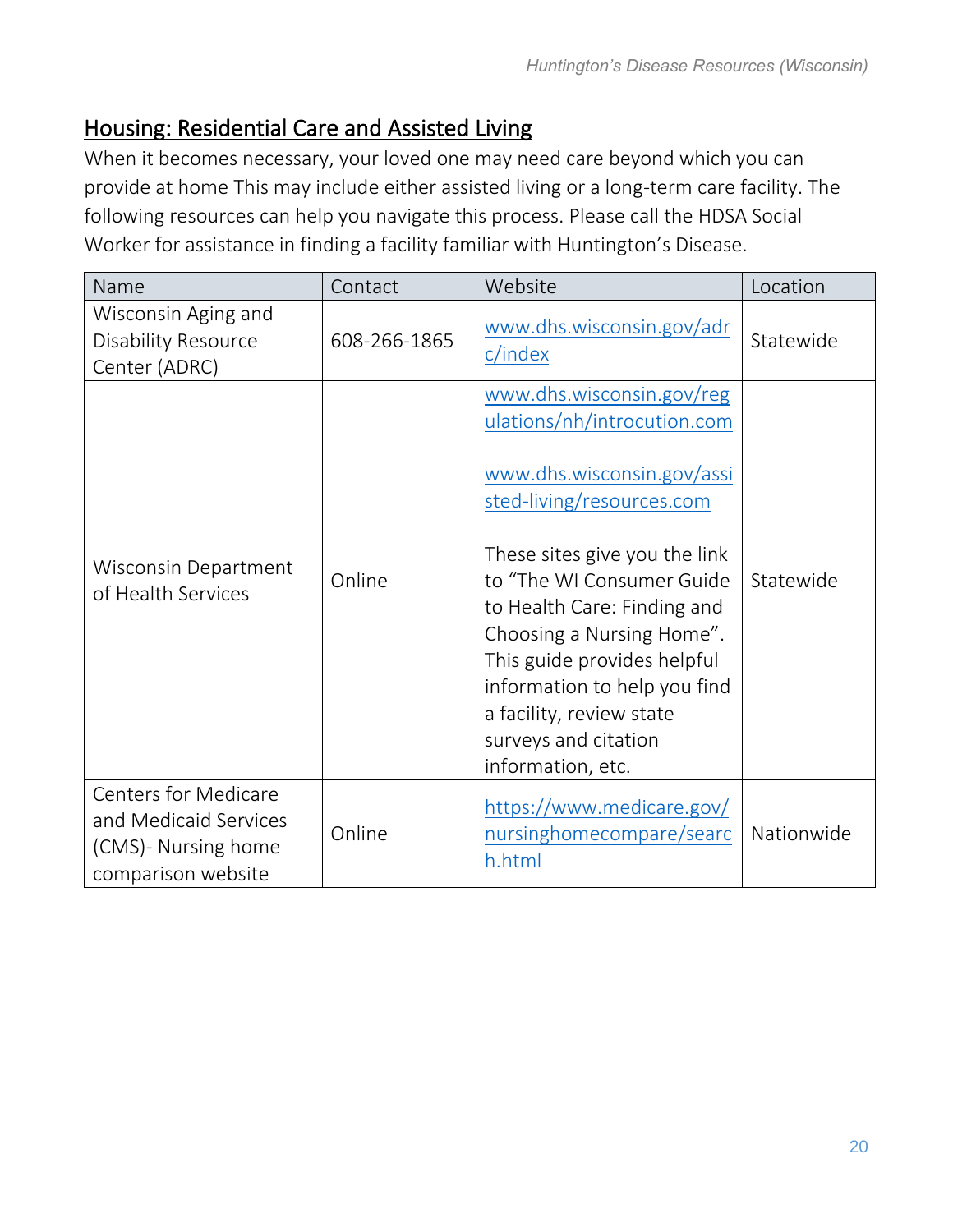### <span id="page-20-0"></span>Incontinence Resources

The cost of adult incontinence supplies can often be expensive. Below are some resources that may help with the cost of supplies

| Name                                                               | Contact      | Website                                                                                      | Location   |
|--------------------------------------------------------------------|--------------|----------------------------------------------------------------------------------------------|------------|
| Wisconsin Department<br>of Health Services                         | 608-266-1865 | www.dhs.wisconsin.gov/loo<br>kup-incontinence                                                | Statewide  |
| J & B Medical                                                      | 800-737-0045 | www.jandbmedical.com/wis<br>consin-medicaid-diaper-<br>andincontinence-supplies-<br>program/ | Statewide  |
| Wisconsin Aging and<br><b>Disability Resource</b><br>Center (ADRC) | 608-266-1865 | www.dhs.wisconsin.gov/adr<br>c/index                                                         | Countywide |

#### <span id="page-20-1"></span>**Insurance**

Resources below may help with obtaining application information to apply for various insurance benefits. These include medical insurance, life insurance, and long-term care insurance. If exploring medical plans under the Health Care Reform Act, the state HDSA Social Worker strongly recommends meeting face-to-face with an ADRC representative to discuss options.

MEDICAL INSURANCE:

| Name                                                        | Contact | Website                                                                    | Location   |
|-------------------------------------------------------------|---------|----------------------------------------------------------------------------|------------|
| <b>Badger Care/Medicaid</b><br>(State of Wisconsin)         | Online  | www.healthinsurance.org/w<br>isconsin-state-health-<br>insurance-exchange/ | Statewide  |
| Social Security Insurance<br>(SSI)                          | Online  | www.dhs.wisconsin.gov/me<br>dicaid/ssi-related.htm                         | Statewide  |
| Medicare                                                    | Online  | www.medicare.gov                                                           | Nationwide |
| Health Care Reform Act                                      | Online  | www.healthcare.gov                                                         | Nationwide |
| <b>Health Care Solutions</b><br>(private insurance options) | Online  | www.lebinsurancegroup.co<br>m                                              | Nationwide |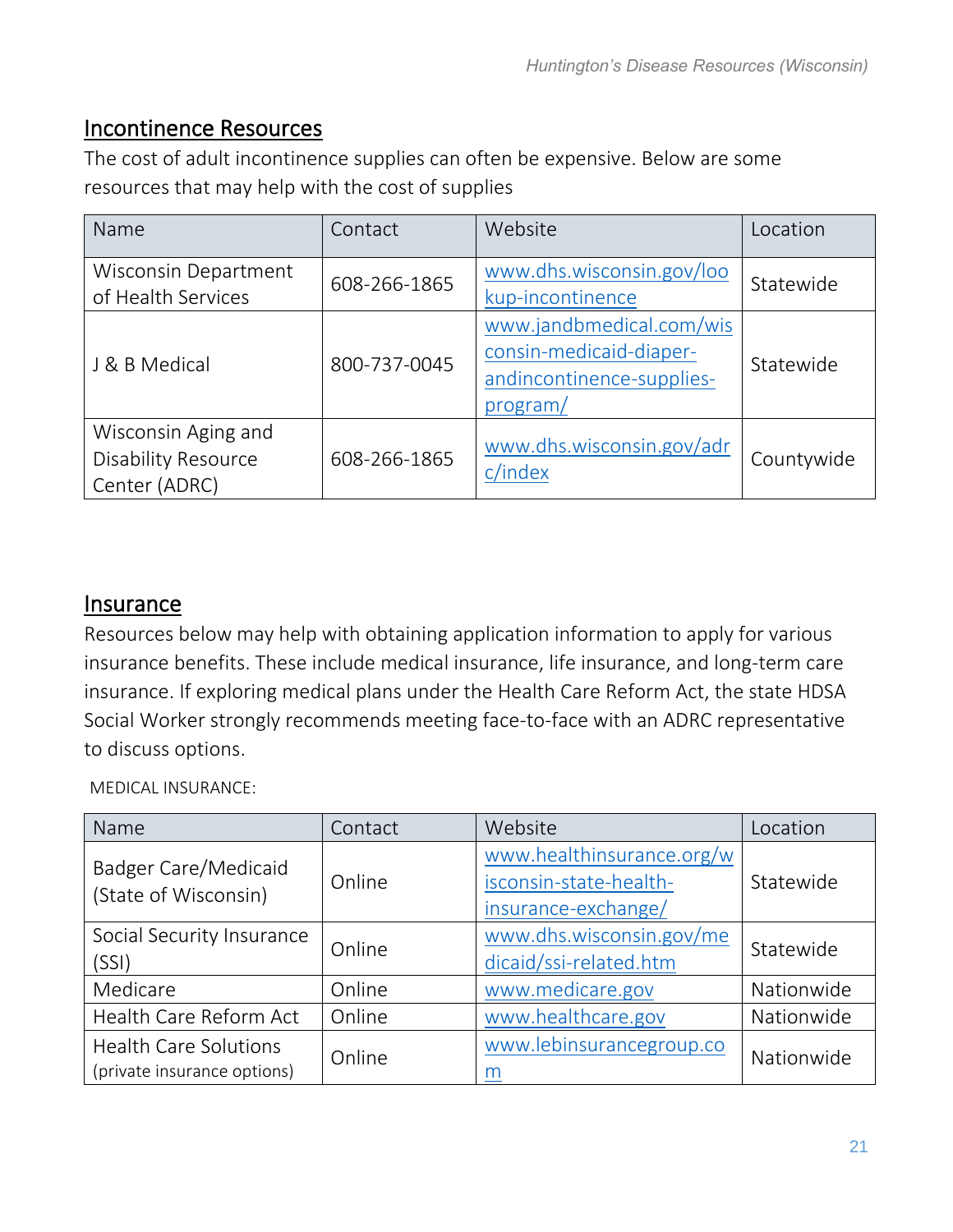LIFE INSURANCE:

| <b>Name</b>                                      | Contact | Website                | Location  |
|--------------------------------------------------|---------|------------------------|-----------|
| National Association of                          |         |                        |           |
| Insurance and Financial<br>Advisors in Wisconsin | Online  | www.naifawisconsin.org | Statewide |

#### ADDITIONAL RELATED RESOURCES:

| Name                                                           | Contact | Website                                                                                                                                                                                                                                                                                                  | Location   |
|----------------------------------------------------------------|---------|----------------------------------------------------------------------------------------------------------------------------------------------------------------------------------------------------------------------------------------------------------------------------------------------------------|------------|
| Family Medical Leave Act                                       | Online  | www.dol.gov/whd/fmla                                                                                                                                                                                                                                                                                     | Nationwide |
| <b>Healthwell Foundation</b>                                   | Online  | www.hdsa.org/news/health<br>well-foundation-opens-<br>huntingtons-disease-fund-<br>to-assist-medicare-patients/<br>(HDSA maintains a partnership<br>with an independent non-profit,<br>that provides a financial lifeline<br>for inadequately insured<br>Americans suffering from a<br>movement disorder | Nationwide |
| <b>HDSA- Genetic</b><br>Information Non-<br>discrimination Act | Online  | www.hdsa/gina                                                                                                                                                                                                                                                                                            | Nationwide |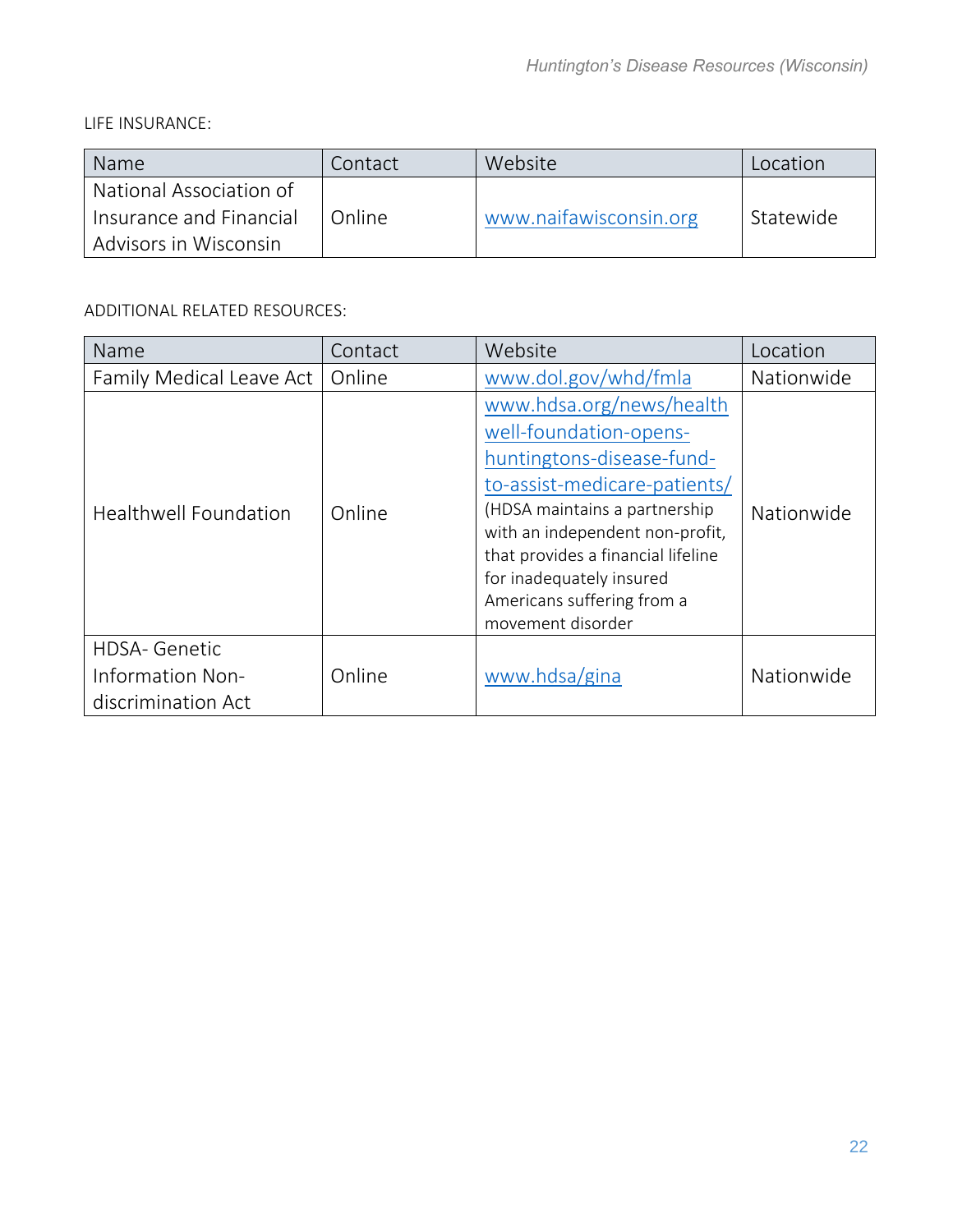# <span id="page-22-0"></span>Legal Assistance

Legal assistance can include advocacy, estate/special needs planning, elder/disability law, criminal, housing, health and government benefits. Also, see Advance Directives section of this resource guide. Please contact HDSA Social Worker for referrals in your local area or contact your personal attorney.

| Name                                                               | Contact      | Website                                                                                                                                                                                                                                                                              | Location   |
|--------------------------------------------------------------------|--------------|--------------------------------------------------------------------------------------------------------------------------------------------------------------------------------------------------------------------------------------------------------------------------------------|------------|
| Wisconsin Aging and<br><b>Disability Resource</b><br>Center (ADRC) | 608-266-1865 | www.dhs.wisconsin.gov/adr<br>c/index                                                                                                                                                                                                                                                 | Statewide  |
| Wisconsin Legal<br>Assistance Hotline                              | 800-362-9082 | www.wilalibrary.gov/topics/<br>assist.php (If you are looking<br>for general legal information or<br>an answer to a simple legal<br>question, the State Bar's lawyer<br>and information service will<br>make an appointment for you to<br>speak with an attorney free of<br>charge.) | Statewide  |
| <b>Elder Law Answers</b>                                           | Online       | www.elderlawanswers.com                                                                                                                                                                                                                                                              | Statewide  |
| Legal Advice                                                       | Online       | www.legalaction.org                                                                                                                                                                                                                                                                  | Nationwide |
| Free Legal Answers                                                 | Online       | www.freelegalanswers.org                                                                                                                                                                                                                                                             | Nationwide |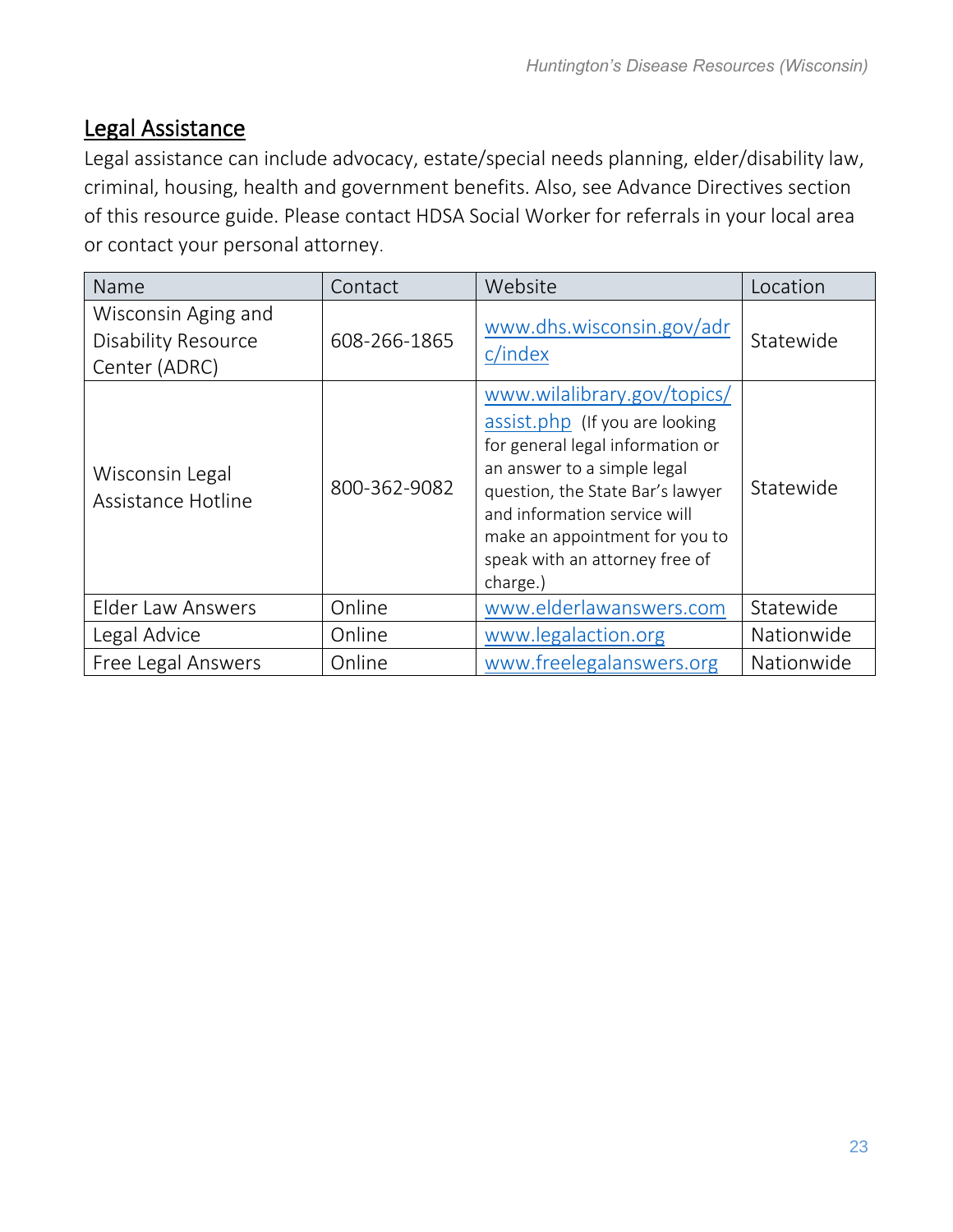# <span id="page-23-0"></span>Medical Alert Systems

Medical alert systems are a great tool for maintaining both independence and safety in your home, as they connect people with disabilities to those who can help them in the event of a fall or other emergency. When a person falls, they can press the button for assistance. Some systems even detect a fall without the person needing to push the button as this might be impossible for them in that moment. The device will call your identified emergency contacts, as well, as 9-1-1, depending on the agreed upon protocol when you purchase a system. Please see below to find a system that is right for you and your loved one.

| Name                    | Contact | Website                                             | Location   |
|-------------------------|---------|-----------------------------------------------------|------------|
| In Home Safety Guide    | Online  | www.inhomesafetyguide.or                            | Nationwide |
| <b>Consumer Affairs</b> | Online  | www.consumeraffairs.com/<br>medical-alert-systems/# | Nationwide |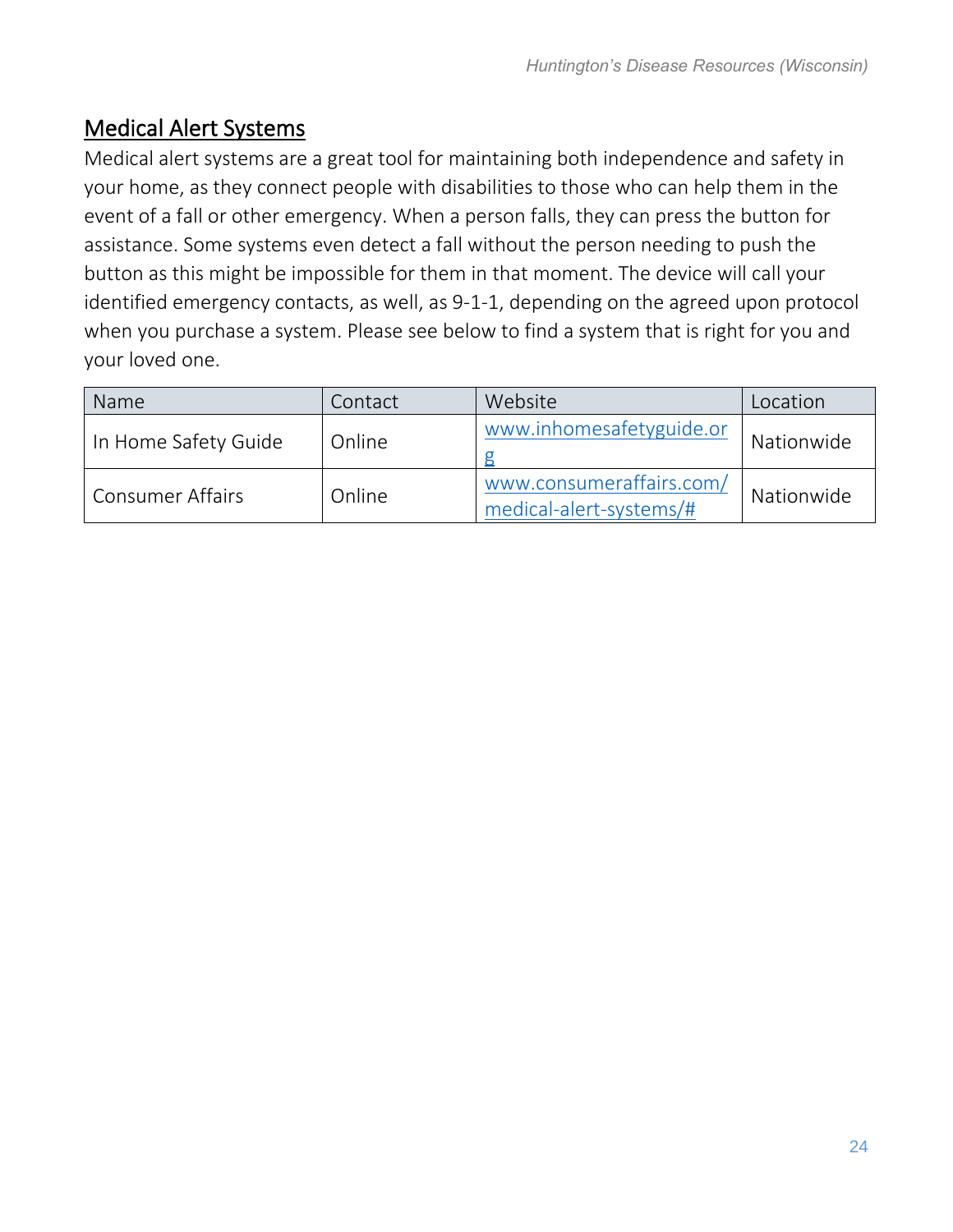# <span id="page-24-0"></span>Medical/Safety Equipment

Always consult your medical team for recommendations on safety and appropriateness of medical equipment. Some equipment may be available through your health insurance and prescription from your doctor. Equipment not covered can always be purchased privately and costs will vary. Equipment may also be available at consignment stores, local churches, etc. Make sure you inspect all equipment before purchasing or using to ensure safety.

| Name                       | Contact      | Website                     | Location   |
|----------------------------|--------------|-----------------------------|------------|
| Wisconsin Department       | 608-266-1865 | www.dhs.wisconsin.gov/dis   | Statewide  |
| of Health                  |              | abilities/wistech/dme.htm   |            |
| Katy's Kloset (Non-profit  |              |                             |            |
| organization that lends    | Online       | www.teamupwithfamilies.o    | Statewide  |
| medical equipment free     |              | <u>rg</u>                   |            |
| of charge)                 |              |                             |            |
| <b>Broda Seating</b>       | 800-668-0637 | www.seatingisbelieving.com  | Nationwide |
| Care Form Chairs           | 877-236-2687 | www.carefoam.com            | Nationwide |
| The Safety Sleeper         | Online       | www.thesafetysleeper.com    | Nationwide |
|                            |              | https://hopes.stanford.edu/ |            |
| <b>Stanford University</b> | Online       | mobility-devices-for-       | Nationwide |
|                            |              | huntingtons-disease         |            |
| Vita Care                  | Online       | www.vitacaremedical.com     | Nationwide |
| Huntington's Disease ID    | Online       | www.hdsa.org/product/hd-    |            |
| <b>Bracelet</b>            |              | id-bracelet-2               | Nationwide |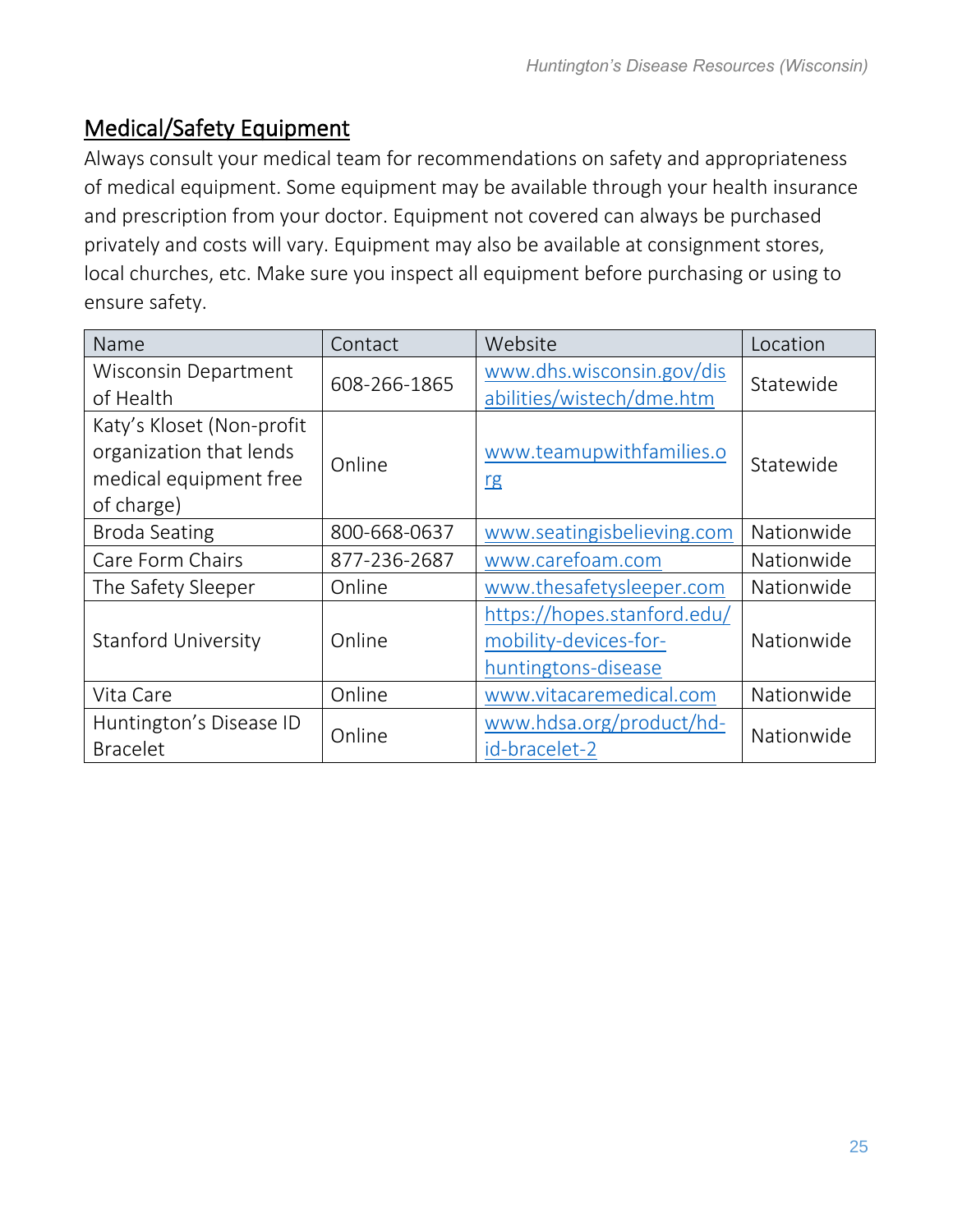## <span id="page-25-0"></span>Medicare Observation Status

When a Medicare beneficiary is hospitalized for any reason, it is important to ask the hospital whether they are admitted as an inpatient or on observation status, as this can mean a big difference in coverage and discharge plans. See resources and more information below.

| Name                            | Contact | Website                                                                                         | Location   |
|---------------------------------|---------|-------------------------------------------------------------------------------------------------|------------|
| Medicare Self Help Kit          | Online  | www.medicareadvocacy.org/<br>self-help-packet-for-<br>medicare-observation-status/              | Nationwide |
| Society of Hospital<br>Medicine | Online  | https://www.hospitalmedicin<br>e.org/policy--<br>advocacy/current-<br>issue/observation-status/ | Nationwide |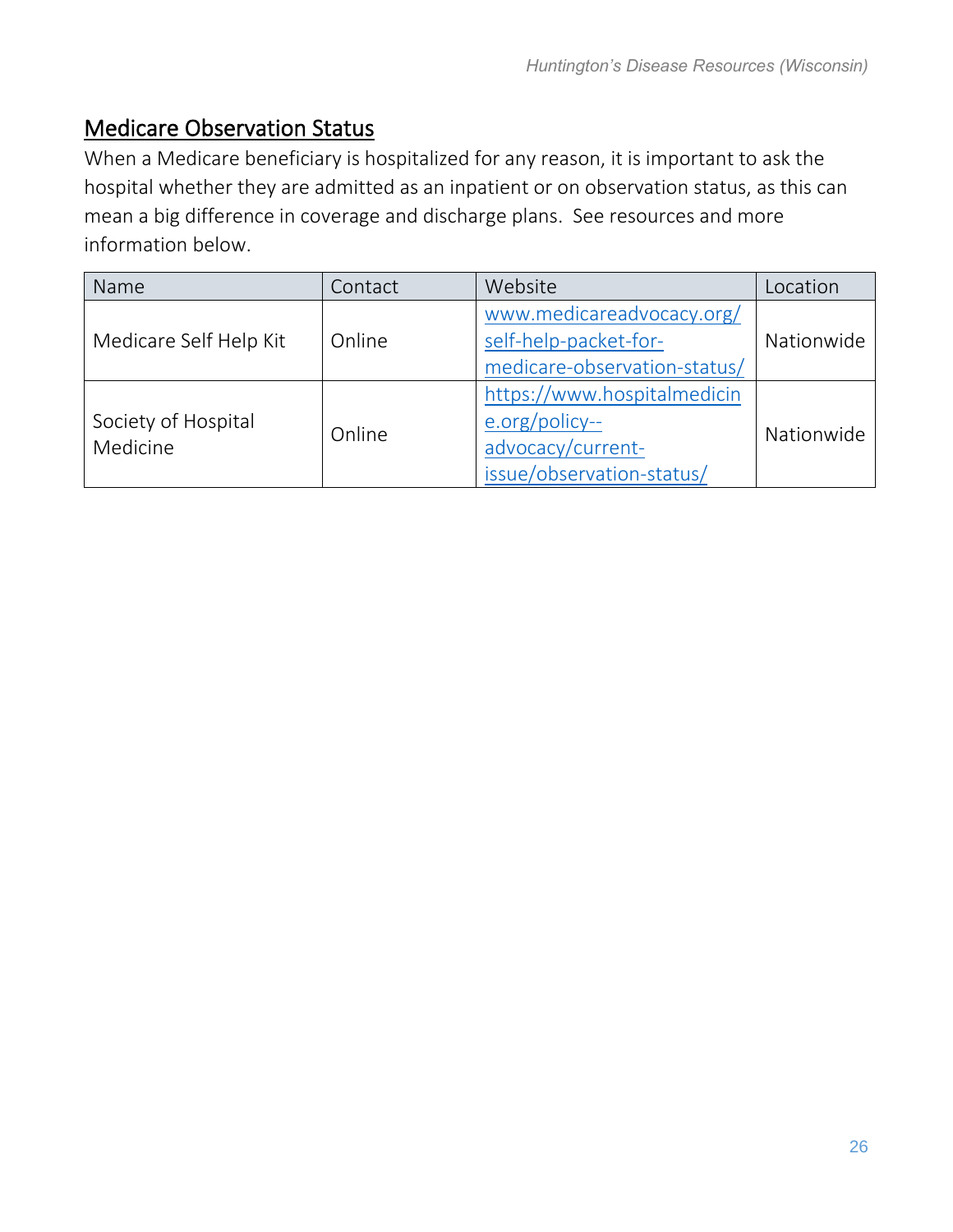## <span id="page-26-0"></span>Medication Assistance

The following resources may offer medication payment assistance, discounted medications and/or free clinics. Certain medications may be obtained free from the manufacturer with a prescription from your doctor accompanied by an application which verifies your income if they offer a Patient Assistance Program.

| Name                                        | Contact      | Website                                                                                                            | Location   |
|---------------------------------------------|--------------|--------------------------------------------------------------------------------------------------------------------|------------|
| Wisconsin Department<br>of Health Services  | 608-266-1865 | https://www.dhs.wisconsin.<br>gov/guide/freeprescr.htm                                                             | Statewide  |
| Wisconsin Drug Card                         | Online       | www.wisconsindrugcard.co<br>m                                                                                      | Statewide  |
| <b>Health Well Foundation</b>               | 800-675-8416 | www.healthwellfoundation.<br>org/fund/huntingtons-<br>disease-medicare-access/                                     | Nationwide |
| National Organization<br>for Rare Disorders | Online       | www.rarediseases.org/for-<br>patients-and-families/help-<br>access-medications/patient-<br>assisstance-programs-2/ | Nationwide |
| Xenazine                                    | 888-882-6013 | www.xenazineusa.com                                                                                                | Nationwide |
| Austedo/Shared<br>Solutions                 | 800-877-8100 | www.austedo.com or<br>www.sharedsolutions.com                                                                      | Nationwide |
| Bio Tek (Remedy's<br>Foundation)            | 877-246-9104 | www.biotekrx.com/specialti<br>es                                                                                   | Nationwide |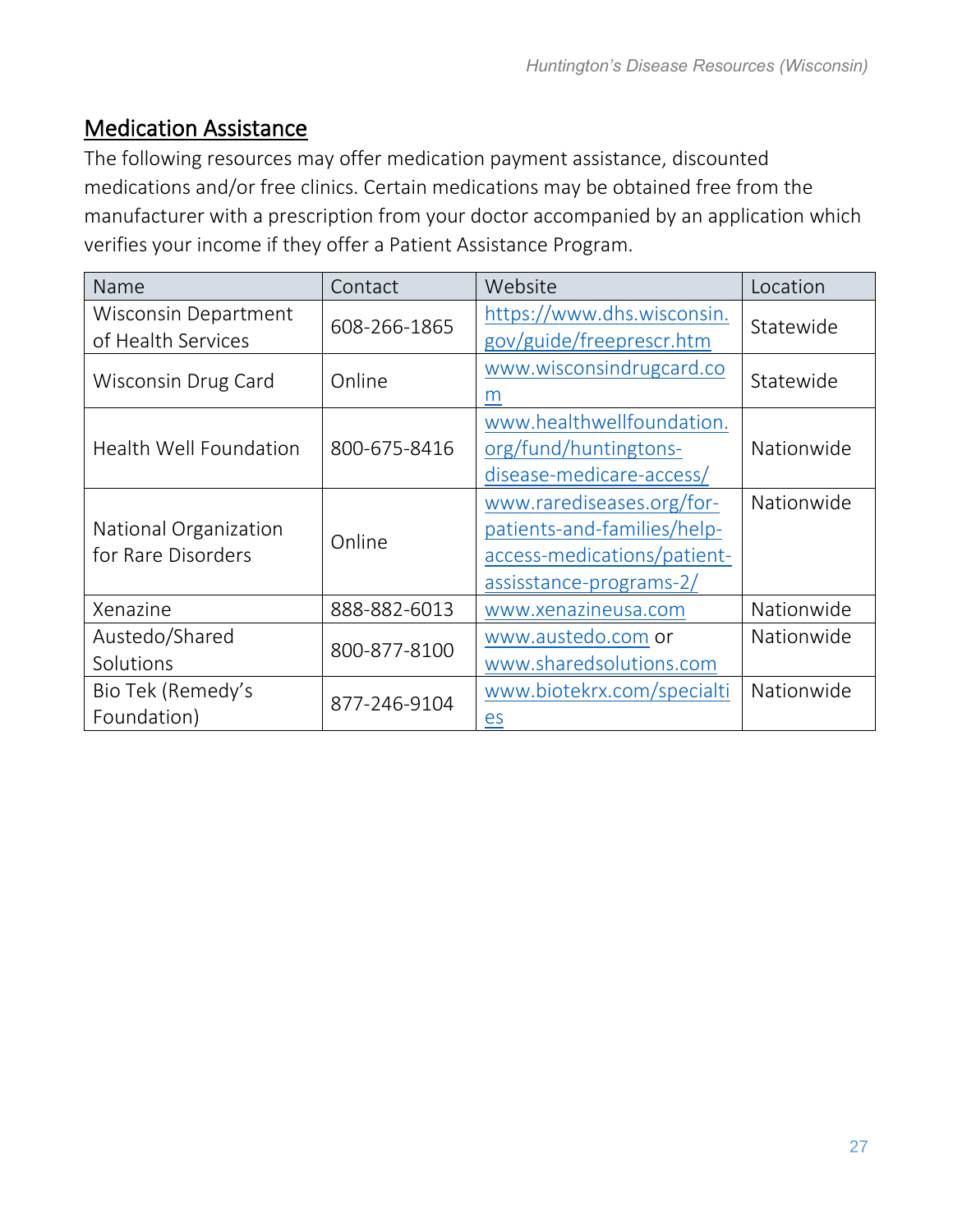# <span id="page-27-0"></span>Nutrition & Food

People with HD often need more calories than most people. As a result, they may need assistance with recipes, home delivered meals, etc. Your physician may also refer you to a registered dietician.

| Name                                                    | Contact                    | Website                                                   | Location   |  |
|---------------------------------------------------------|----------------------------|-----------------------------------------------------------|------------|--|
| Meals on Wheels                                         | Contact your<br>local ADRC | www.adrc-cw.org/meals-<br>for-seniors/meals-on-<br>wheels | Local      |  |
| <b>Wisconsin Department</b>                             | 608-266-1865               | www.dhs.wisconsin.gov/agi                                 | Statewide  |  |
| of Health Services                                      |                            | ng/nutrition.htm                                          |            |  |
| <b>HDSA</b>                                             | Online                     | www.hdsa.org/nutrition                                    | National   |  |
| Swallowing Disorder                                     | Online                     | www.swallowingdisorderfo                                  | Nationwide |  |
| Foundation                                              |                            | undation.com                                              |            |  |
| Cookbooks:                                              |                            |                                                           |            |  |
| Easy to Swallow, Easy to Chew (Paula Sullivan)          |                            |                                                           |            |  |
| The I Can't Chew Cookbook (J. Randy Wilson)             |                            |                                                           |            |  |
| Soft Foods for Easier Eating Cookbook (Sandra Woodruff) |                            |                                                           |            |  |

# <span id="page-27-1"></span>Occupational Therapy

Occupational therapy can be very beneficial to help those with HD maximize independence and safety with daily activities. Occupational therapists can provide home safety assessments as well. In addition, they are an excellent resource for assistive devices to help with fine motor skills, safety, balance, endurance and overall functioning. Ask your physician for a referral.

| Name                                      | Contact | Website                                                                                                                 | Location   |
|-------------------------------------------|---------|-------------------------------------------------------------------------------------------------------------------------|------------|
| <b>HDSA Occupational</b><br>Therapy Guide | Online  | http://hdsa.org/product/hd<br>sa-family-guide-series-<br>physical-and-occupational-<br>therapy-huntingtons-<br>disease/ | Nationwide |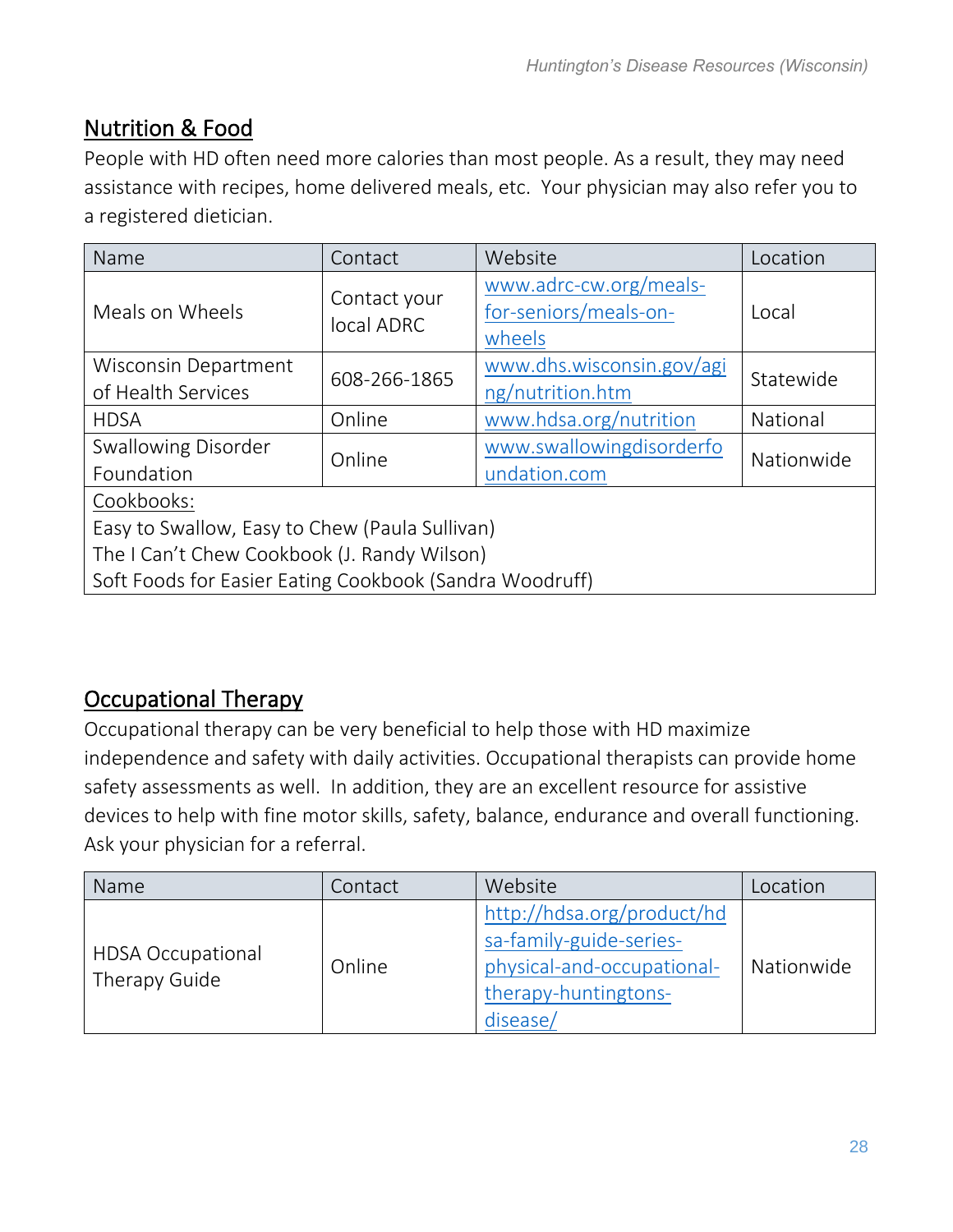# <span id="page-28-0"></span>Optical Care

There are several resources that offer comprehensive eye care services for low-income families who do not have vision/eye care insurance

| Name                     | Contact      | Website                   | Location   |
|--------------------------|--------------|---------------------------|------------|
| State of Wisconsin Free  | Online       | www.dhs.wisconsin.gov/gui | Statewide  |
| Vision Guide             |              | de/freevision.htm         |            |
| Vision USA-The           |              | www.woa-eyes.org/vision-  | Statewide  |
| <b>Wisconsin Project</b> | 877-435-2020 | usa-public.               |            |
| Sight for Students       | 888-290-4964 | n/a                       | Nationwide |
| Eyecare America (a       |              |                           |            |
| public service program   |              | www.aao.org/eyecare-      |            |
| of the American          | Online       | america                   | Nationwide |
| Academy of               |              |                           |            |
| Ophthalmology)           |              |                           |            |

# <span id="page-28-1"></span>Pet Therapy

Research has shown that owning a pet can be beneficial in helping reduce pain, blood pressure, anxiety, and depression in people with a range of health problems. They can also bring much joy into our lives. However, sometimes caring for a pet can be stressful and costly. Carefully weigh the pros and cons before adopting a pet. Contact your local Humane Society or rescue groups to explore your options.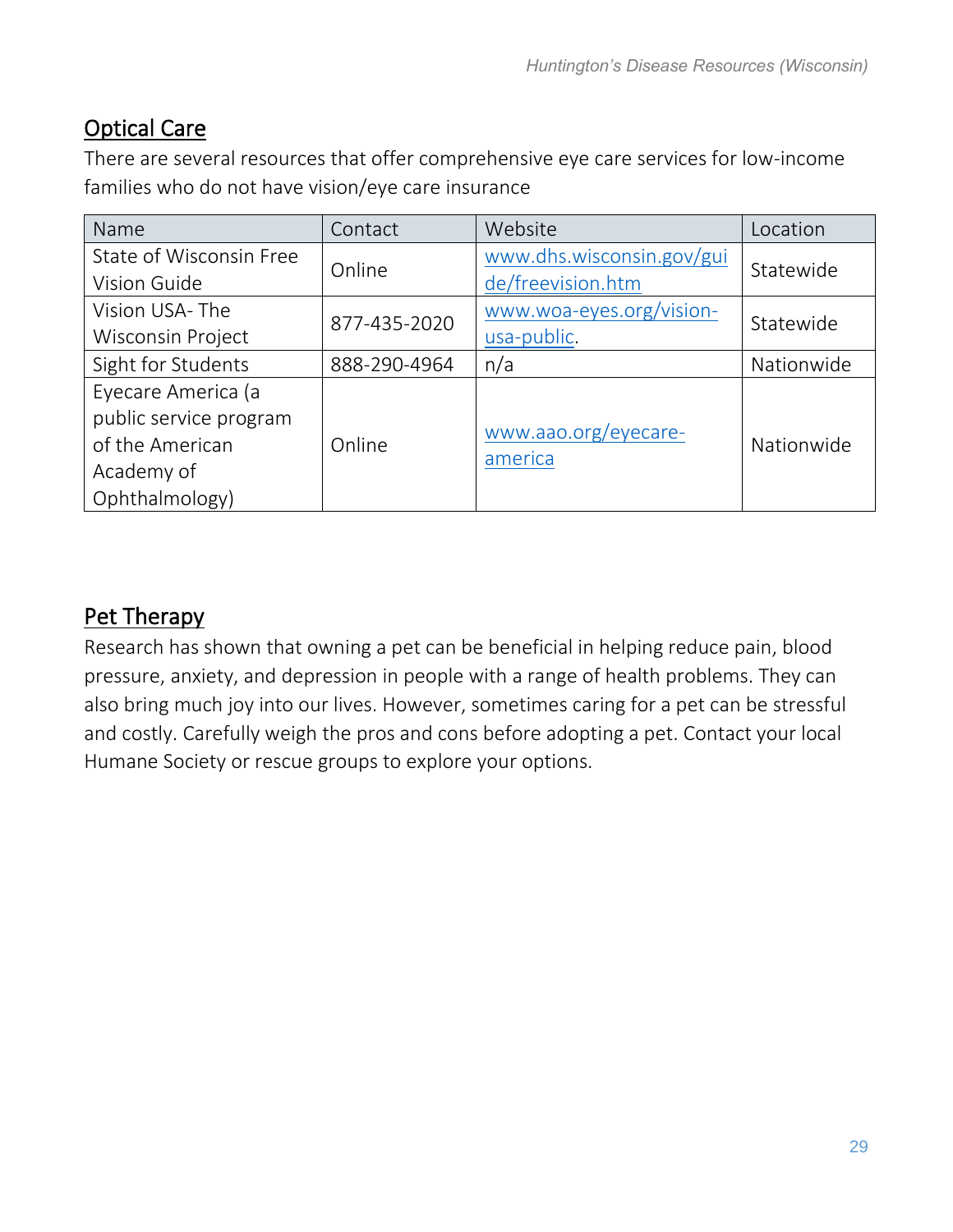# <span id="page-29-0"></span>Physical Therapy

Physical Therapy can be very helpful in improving the overall quality of life. Addressing the benefits of exercise, range of motion issues, and balance concerns; a physical therapist can be an invaluable resource. Your physician can refer you to an experienced therapist.

| Name                                                                                                                                                                                                                                             | Contact | Website                                                               | Location   |
|--------------------------------------------------------------------------------------------------------------------------------------------------------------------------------------------------------------------------------------------------|---------|-----------------------------------------------------------------------|------------|
| HDSA (HDSA offers<br>several online resources<br>concerning the<br>importance of physical<br>therapy, including the<br><b>HDSA Physical Therapy</b><br>Guide, Gait & Balance<br>from HDSA, and Early<br>Intervention with PT<br>from the Marker. | Online  | www.hdsa.org/shop/publica<br>tions/physical-occupational-<br>therapy/ | Nationwide |

# <span id="page-29-1"></span>Research Information

Many biotechnology companies are actively working on treatments for HD. To learn more, see below:

| Name                   | Contact | Website                   | Location   |
|------------------------|---------|---------------------------|------------|
| Genentech (a member of | online  | www.gene.com              | Nationwide |
| the Roche group)       |         |                           |            |
| Ionis                  | online  | www.ionispharma.com       | Nationwide |
| PTC Therapeutics       | online  | www.ptcbio.org            | Nationwide |
| Sage Therapeutics      | online  | www.sagerx.com            | Nationwide |
| UniQure                | online  | www.uniqure.com           | Nationwide |
| Vaccinex, Inc          | online  | www.vaccinex.com          | Nationwide |
|                        | online  | www.voyagertherapeutics.c | Nationwide |
| Voyager Therapeutics   |         | om                        |            |
| Wave Life Sciences     | online  | www.wavelifesciences.com  | Nationwide |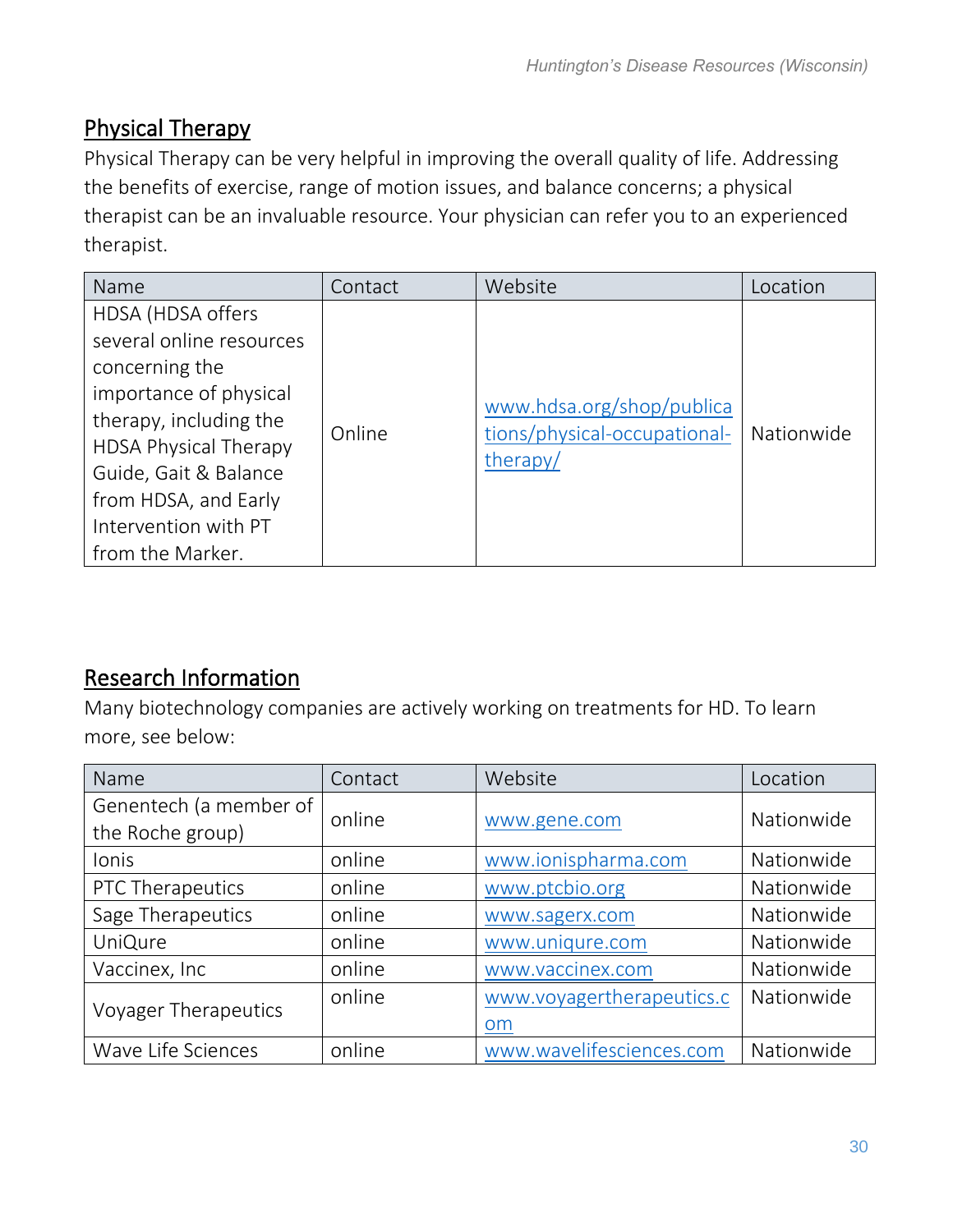# <span id="page-30-0"></span>Respite

Respite care is a planned or emergency care provided to an individual with special needs in order to provide temporary relief to family caregivers. Respite programs are available through private home health agencies. Assisted living facilities also offer respite services for a daily or weekly fee. These are typically not covered by insurance. Please contact your HDSA Social Worker or Physician for a referral.

| Name                                         | Contact      | Website                                           | Location   |
|----------------------------------------------|--------------|---------------------------------------------------|------------|
| Arch Respite Locator                         | Online       | www.archrespite.org                               | Local      |
| Aging & Disability<br>Resource Center (ADRC) | Online       | www.dhs.wisconsin.gov/adr<br>c/consumer/index.htm | Countywide |
| Respite Care                                 | 608-222-2033 | www.respitecarewi.org                             | Statewide  |

# <span id="page-30-1"></span>Social Security/Financial Benefits

The Social Security and Supplemental Security Income Disability programs are the largest of several federal programs that provide assistance to people with disabilities. Both programs are administered by the Social Security Administration and only individuals who have a disability and meet medical criteria may qualify. Contact your local Social Security office for more information or help with the application process.

| Name                           | Contact      | Website                   | Location   |
|--------------------------------|--------------|---------------------------|------------|
| Aging & Disability             |              | www.dhs.wisconsin.gov/adr |            |
| Resource Centers (ADRC)        | 608-226-1865 | c/index                   | Statewide  |
| <b>Benefits Checkup</b>        | Online       | www.benefitscheckup.org   | Nationwide |
| Social Security Disability     | 800-772-1213 | www.ssa.gov               | Nationwide |
|                                |              | www.hdsa.org/living-with- |            |
| <b>SSDI Tips</b>               | Online       | huntingtons/family-       | Nationwide |
|                                |              | care/disability.html      |            |
| <b>HDSA Disability Toolkit</b> | Online       | www.hdsa.org/disability   | Nationwide |
| <b>HDSA Disability Program</b> | 212-242-1968 |                           |            |
| Manager (Allison               | ext. 218     | abartlett@hdsa.org        | Nationwide |
| Bartlett)                      |              |                           |            |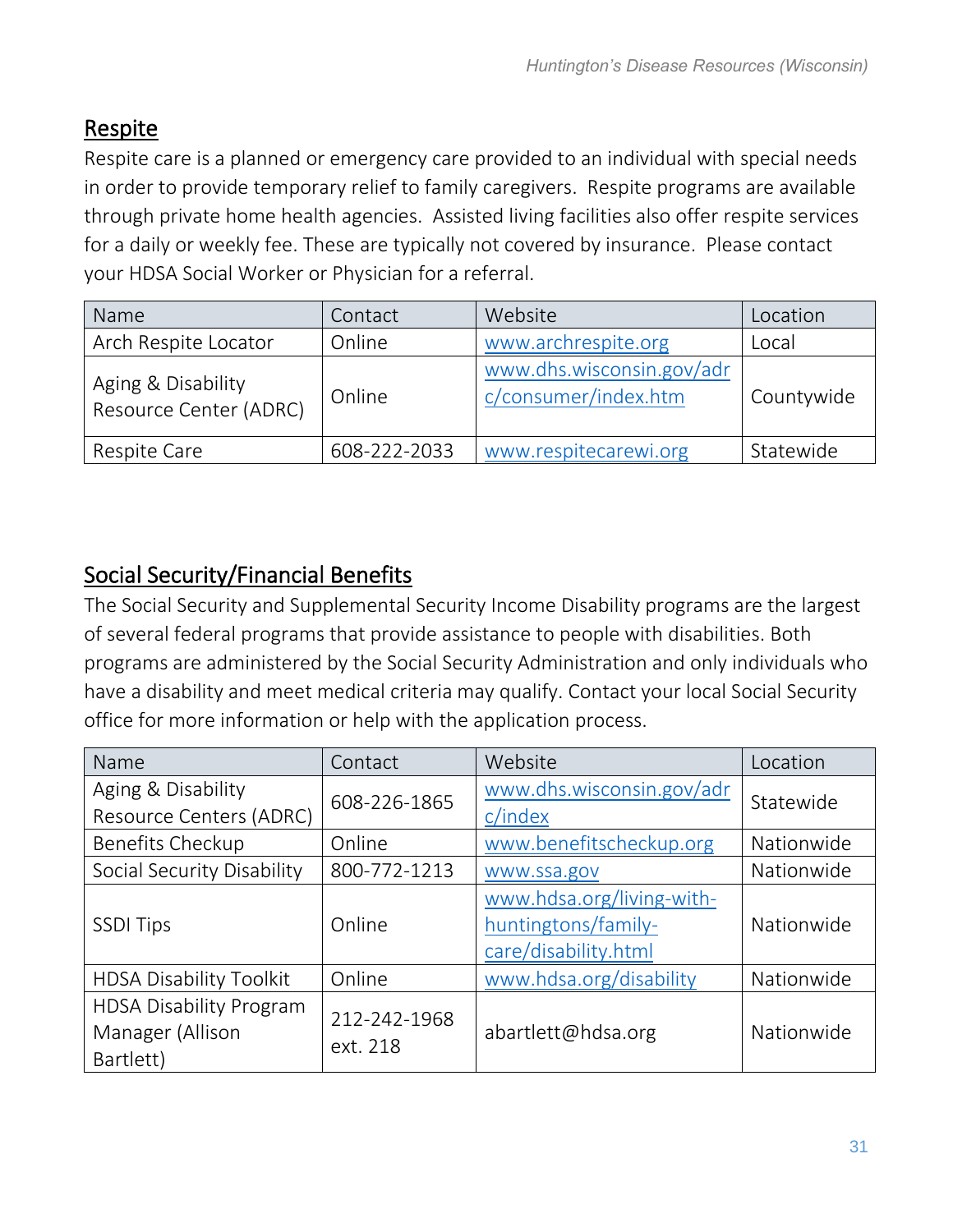# <span id="page-31-0"></span>Speech Therapy

Speech and swallowing difficulties are common in HD patients. A speech therapist can be extremely helpful with these changes and can work with the individual to improve quality of life. Ask your physician for a referral.

| Name                           | Contact | Website                   | Location      |
|--------------------------------|---------|---------------------------|---------------|
| American Speech-               |         |                           |               |
| Language-Hearing               | Online  | www.asha.org/findpro/     | Nationwide    |
| Association                    |         |                           |               |
| Coping with Speech and         | Online  | www.hdsa.org/images/cont  | Nationwide    |
| <b>Swallowing Difficulties</b> |         | ent/1/1/11684.pdf         |               |
|                                | Online  | www.huntingtonswa.org.au  | International |
| Communication and HD           |         | /information/living-with- |               |
|                                |         | hd/communications-and-    |               |
|                                |         | hd/                       |               |
|                                |         | www.huntingtonswa.org.au  |               |
| Swallowing and HD              | Online  | /information/living-with- | International |
|                                |         | hd/swallowing-and-hd/     |               |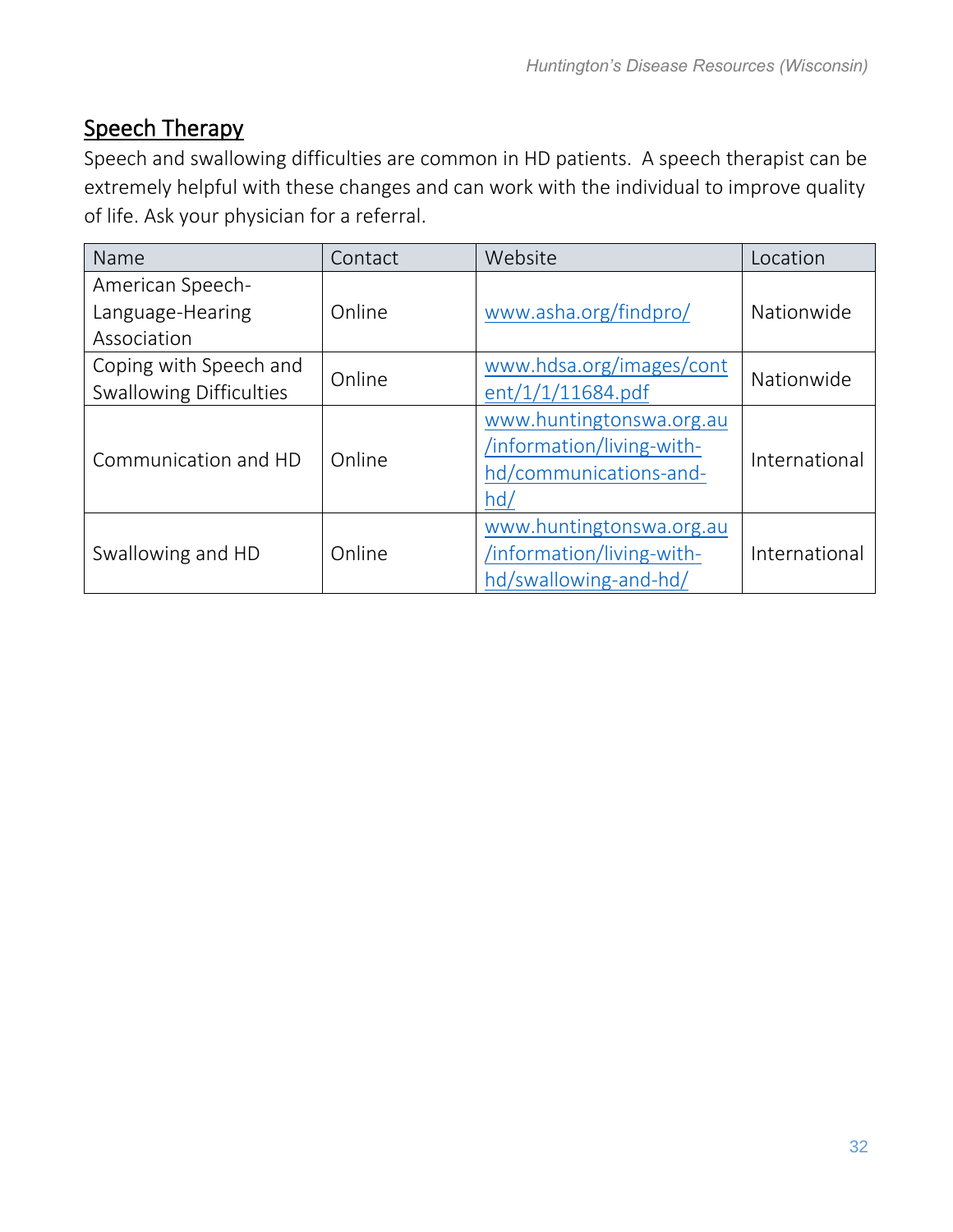## <span id="page-32-0"></span>Support Groups in Wisconsin

Support groups are beneficial to help you meet and connect with other individuals who are going through similar life changes and obstacles. Please contact the HDSA Wisconsin Chapter Social Worker for more information.

| Name       | Location                                                                                            | Meeting day/time                                            | Contact                                                          |
|------------|-----------------------------------------------------------------------------------------------------|-------------------------------------------------------------|------------------------------------------------------------------|
| Eau Claire | Trinity Lutheran Church<br>1314 Lexington Blvd.<br>Eau Claire                                       | $1st$ Saturday of the<br>month (10am-<br>11:30am)           | Debbie Gilbertson<br>debbie.gilbertson<br>$1@g$ mail.com)        |
| Madison    | UW Health American Center<br>4602 Eastpark Blvd. (Room #<br>1920)<br>Madison                        | Contact Debbie<br>Zwickey for dates<br>$(10:30am - noon)$   | Debbie Zwickey<br>dzwickey@hdsa.o<br>rg) 414-257-9949            |
| Milwaukee  | Froedtert Hospital Community<br>Conference Center<br>8700 Watertown Plank Rd (Room<br>#2) Milwaukee | 3rd Saturday of the<br>month (10:30am-<br>noon)             | Amy Merkel<br>(starfishyoga@yah<br>$00.$ com $)$<br>262-330-4075 |
| Oshkosh    | Oshkosh Fire Station #17<br>1813 Algoma Blvd.<br>Community Room<br>Oshkosh                          | Contact Debbie<br>Zwickey for dates<br>$(10:30am-noon)$     | Debbie Zwickey<br>(dzwickey@hdsa.o<br>rg) 414-257-9949           |
| Wausau     | Marathon County Public<br>Library<br>300 1st St<br>Wausau                                           | 1 <sup>st</sup> Saturday of the<br>month (10am-<br>11:30am) | <b>Behavioral Health</b><br>Clinic of Wausau<br>715-842-9500     |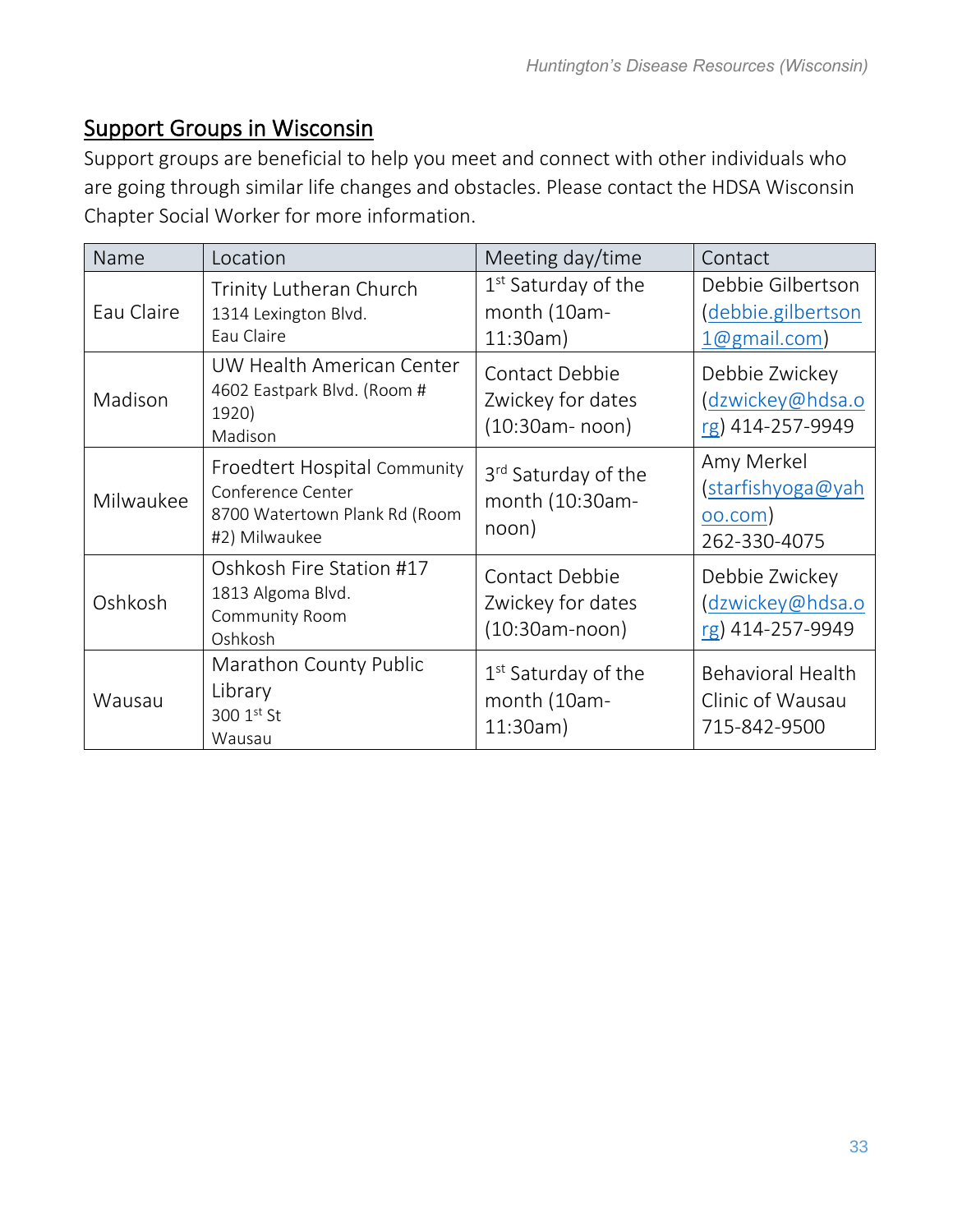#### <span id="page-33-0"></span>Transportation- Assistance with Obtaining a Wheelchair Accessible Van/Adaptive Driving

Wisconsin agencies, some of which are non-profit, and others are government run, provide transportation assistance to individuals living with a disability. Your county's ADRC office may also help with reduced costs of public transportation.

| Name                             | Contact      | Website                                                  | Location  |
|----------------------------------|--------------|----------------------------------------------------------|-----------|
| Aging and Disability             | Online       | www.dhs.wisconsin.gov/adr                                | Statewide |
| Center (ADRC)                    |              |                                                          |           |
| Division of Vocational           | 800-422-3477 | https://dwd.wisconsin.gov/                               | Statewide |
| Rehabilitation                   |              | dvr                                                      |           |
| Governor's Committee             |              |                                                          |           |
| for People with                  | 608-261-7816 | https://gcpd.wisconsin.gov/                              | Statewide |
| Disabilities (GCPD)              |              |                                                          |           |
| Wisconsin's Assistive            |              |                                                          |           |
| Technology Program               | Online       | www.dhs.wisconsin.gov/dis<br>abilities/wistech/index.htm | Statewide |
| (WisTech)                        |              |                                                          |           |
| <b>Access Unlimited (making)</b> | 800-849-2143 | www.accessunlimited.com/                                 | Statewide |
| your vehicle accessible)         |              |                                                          |           |

#### <span id="page-33-1"></span>Transportation- Driver's License Evaluation and Safety

Individuals with HD may at some point lose their ability to drive. A formal driving evaluation, at an occupational therapy or rehabilitation center, can help both the physician and the person with HD by providing objective information about the individual's performance.

| Name                                                                                          | Contact      | Website                                                      | Location   |
|-----------------------------------------------------------------------------------------------|--------------|--------------------------------------------------------------|------------|
| Wisconsin Department<br>of Transportation                                                     | Online       | https://wisconsindot.gov                                     | Statewide  |
| <b>Center for Mature</b><br>Market Excellence<br>(family conversations<br>with older drivers) | Online       | www.thehartford.com<br>www.hartfordauto.thehartf<br>ord.com/ | Nationwide |
| AARP                                                                                          | Online       | www.aarp.org/autodriversa<br>fety                            | Nationwide |
| Keeping Us Safe: Driving<br>Agreements & Contracts                                            | 877-907-8841 | www.keepingussafe.org                                        | Nationwide |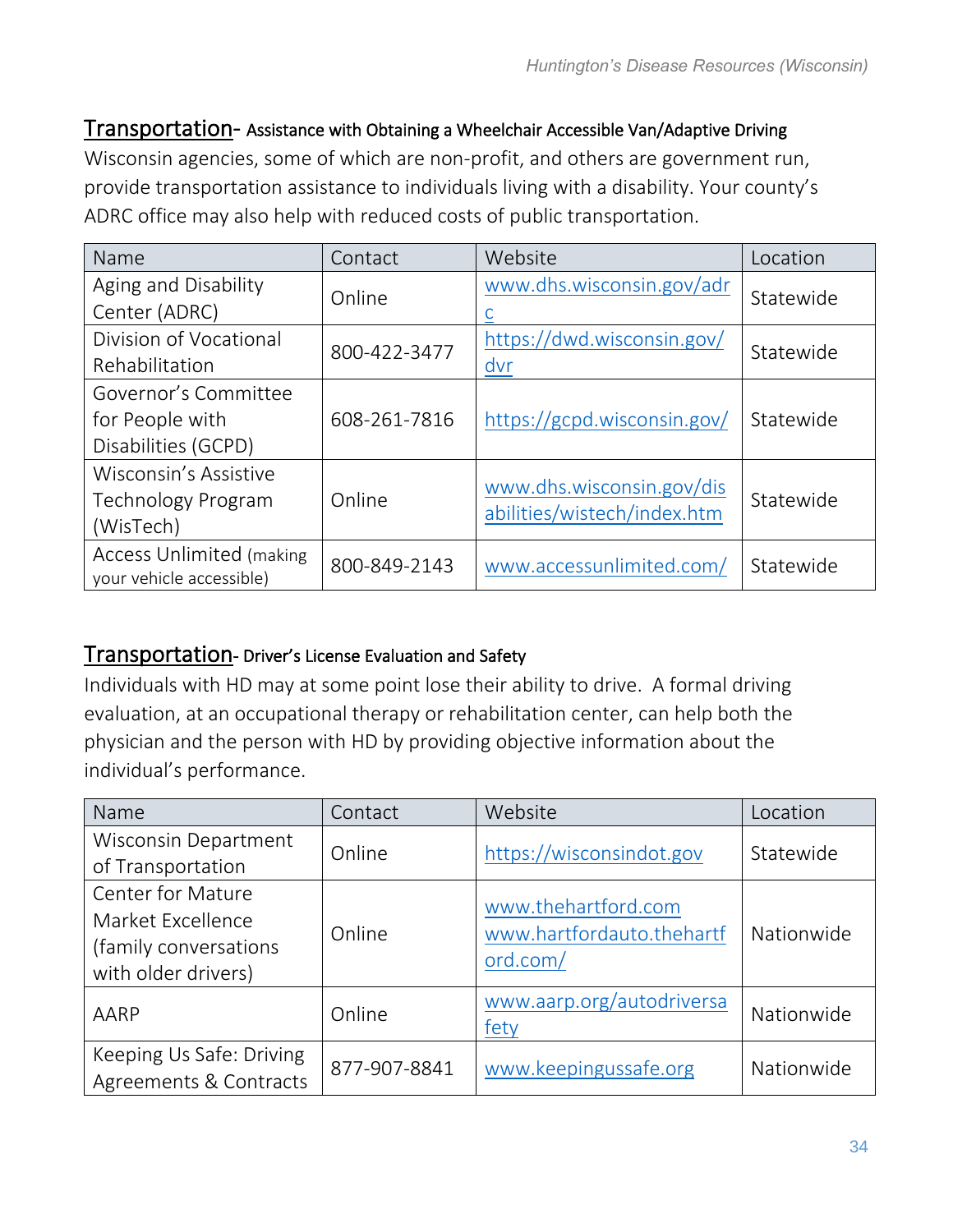# <span id="page-34-0"></span>Traveling with HD

Sometimes traveling, while enduring symptoms of HD, can be difficult. Please see the below resources for assistance with travel. Travel agents are also a valuable source of information.

| Name                           | Contact      | Website                       | Location      |
|--------------------------------|--------------|-------------------------------|---------------|
| <b>TSA Care</b>                | 855-787-2227 | https://www.tsa.gov/travel/   | Nationwide    |
|                                |              | passenger-support             |               |
|                                |              | www.ricksteves.com/travel-    |               |
| <b>Rick Steves Travel Tips</b> | Online       | tips/trip-planning/travelers- | Nationwide    |
|                                |              | with-disabilities             |               |
| Society for Accessible         | 212-447-7284 |                               | Nationwide    |
| Travel and Hospitality         |              | www.sath.org/                 |               |
| Travel Channel: 10 Tips        |              | www.travelchannel.com/tra     |               |
| for Traveling with a           | Online       | veling-with-physical-         | Nationwide    |
| Physical Disability            |              | disabilities                  |               |
|                                |              | www.huntingtonsociety.ca/     |               |
| <b>Huntington Disease</b>      | Online       | travellingwithhuntingtondis   | International |
| Society of Canada              |              | ease                          |               |

# <span id="page-34-1"></span>Virtual Caregiving Devices

Virtual caregiving devices can help provide you peace of mind, while enhancing independence, as much as possible, in the home.

| Name                                                                             | Contact | Website                                                                                     | Location   |
|----------------------------------------------------------------------------------|---------|---------------------------------------------------------------------------------------------|------------|
| 9 Need-to-know Tech<br>must haves for<br>Caregivers                              | Online  | http://blog.aarp.org/2012/0<br>4/26/sally-abrahms-<br>caregiving-technology-<br>must-haves/ | Nationwide |
| Digital Technology for<br>the Family Caregiver<br>(Family Caregiver<br>Alliance) | Online  | http://caregiver.org/digital-<br>technology-family-caregiver                                | Nationwide |
| Alarm.com Wellness                                                               | Online  | www.alarm.com                                                                               | Nationwide |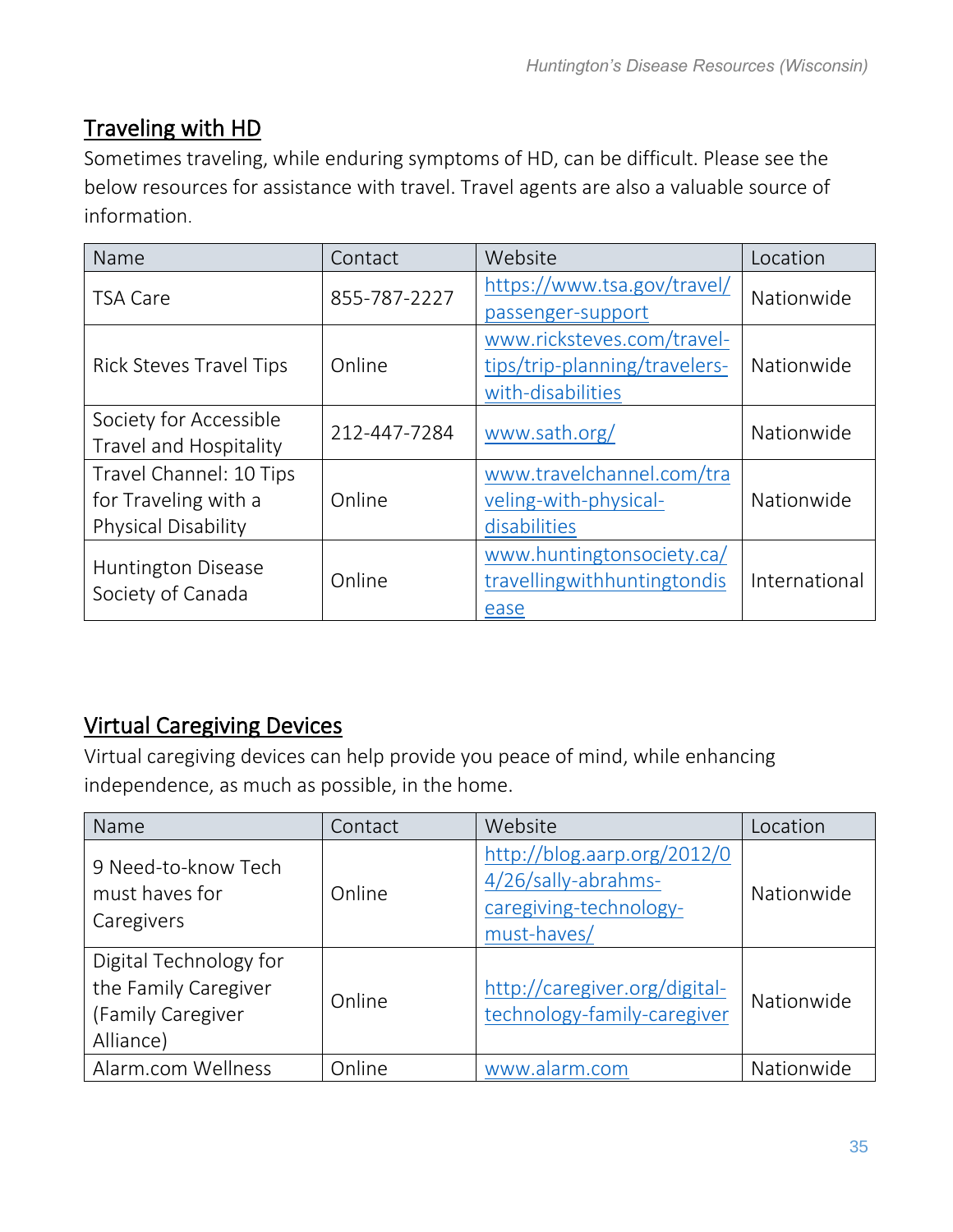## <span id="page-35-0"></span>Vocational Assistance

The Wisconsin Division of Vocational Rehabilitation is a federal/state program designed to assist individuals with disabilities in obtaining, maintaining, or improving employment.

| <b>Name</b>                                         | Contact      | Website                  | Location  |
|-----------------------------------------------------|--------------|--------------------------|-----------|
| Wisconsin Department<br>of Workforce<br>Development | 608-555-1212 | www.dwd.wisconsin.gov/dv | Statewide |

## <span id="page-35-1"></span>Wishes

These organizations help provide wishes individuals with terminal illnesses in order to bring peace and improved quality of life to these.

| <b>Name</b>      | Contact      | Website                               | Location   |
|------------------|--------------|---------------------------------------|------------|
| Dream Foundation | 805-564-2131 | www.dreamfoundation.org/<br>dream-fag | Nationwide |
| Make a Wish      | 920-993-9994 | www.wisconsin.wish.org                | Nationwide |